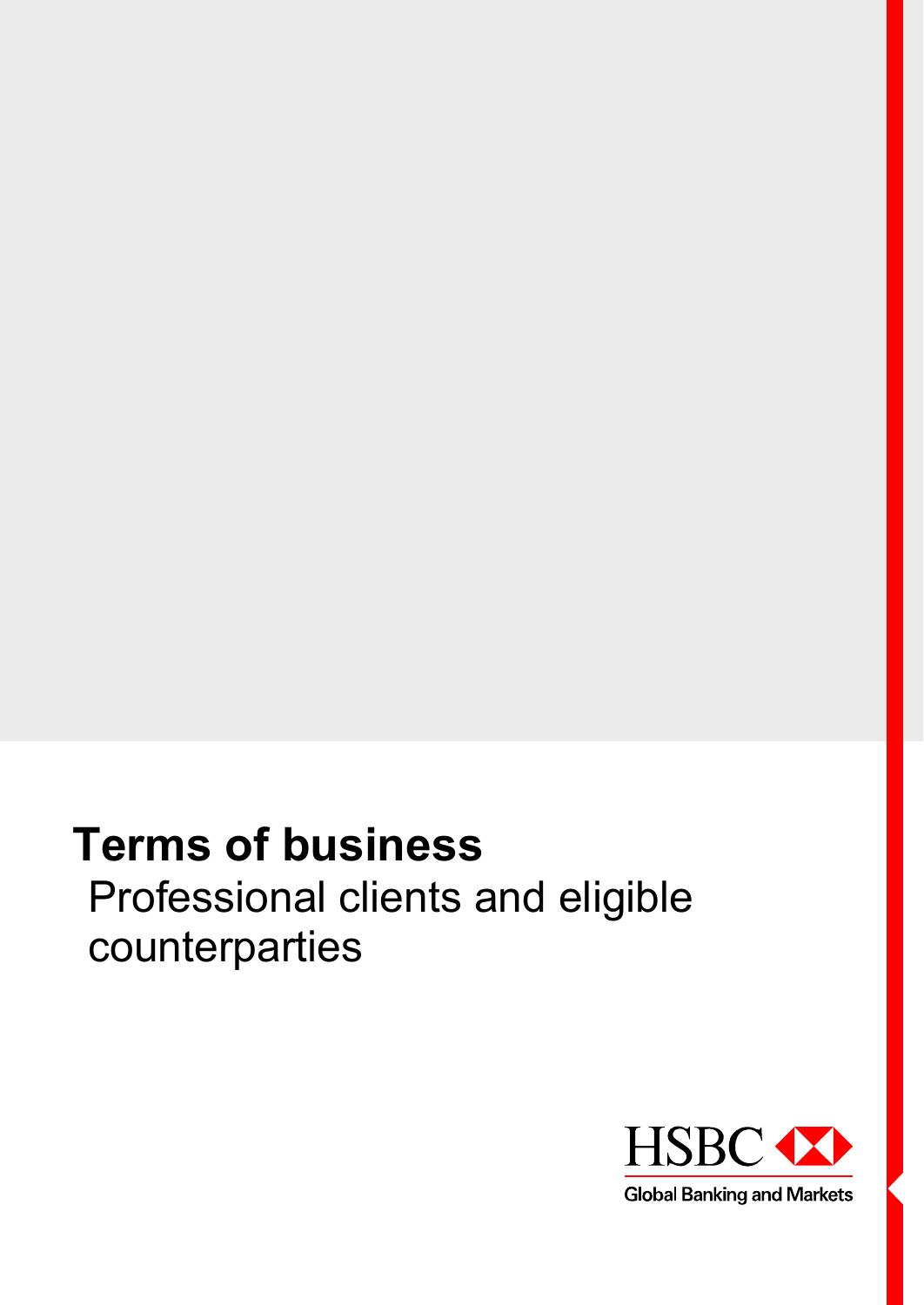## **Contents**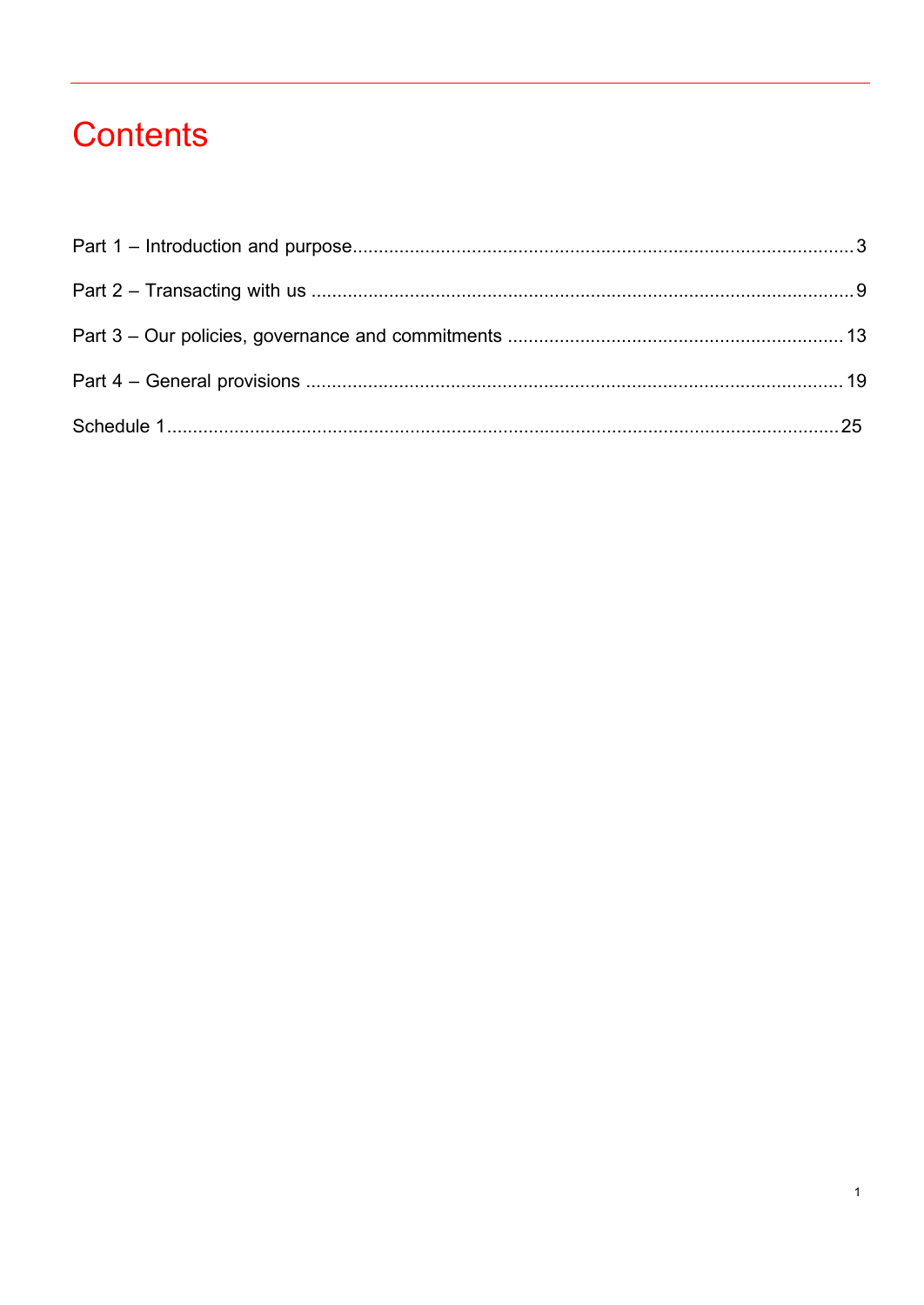### HSBC UK BANK PLC PROFESSIONAL CLIENTS AND ELIGIBLE COUNTERPARTIES TERMS OF BUSINESS FOR GLOBAL MARKETS SERVICES

No part of this publication may be reproduced, stored in a retrieval system or transmitted in any form or by any means, electronic, mechanical, photocopying, and recording or otherwise without the written permission of HSBC UK Bank plc. Where HSBC UK Bank plc has provided these terms of business to you electronically, you have permission to store these terms of business in a retrieval system in your capacity as a customer or prospective customer.

Copyright HSBC UK Bank plc December 2020. All rights reserved.

**These Terms of Business for Global Markets Services are important and you should read them carefully to ensure you understand them fully (we recommend taking legal advice, if necessary) and retain a copy for your records as these Terms of Business for Global Markets Services will constitute a legally binding contract between HSBC UK Bank plc and you.**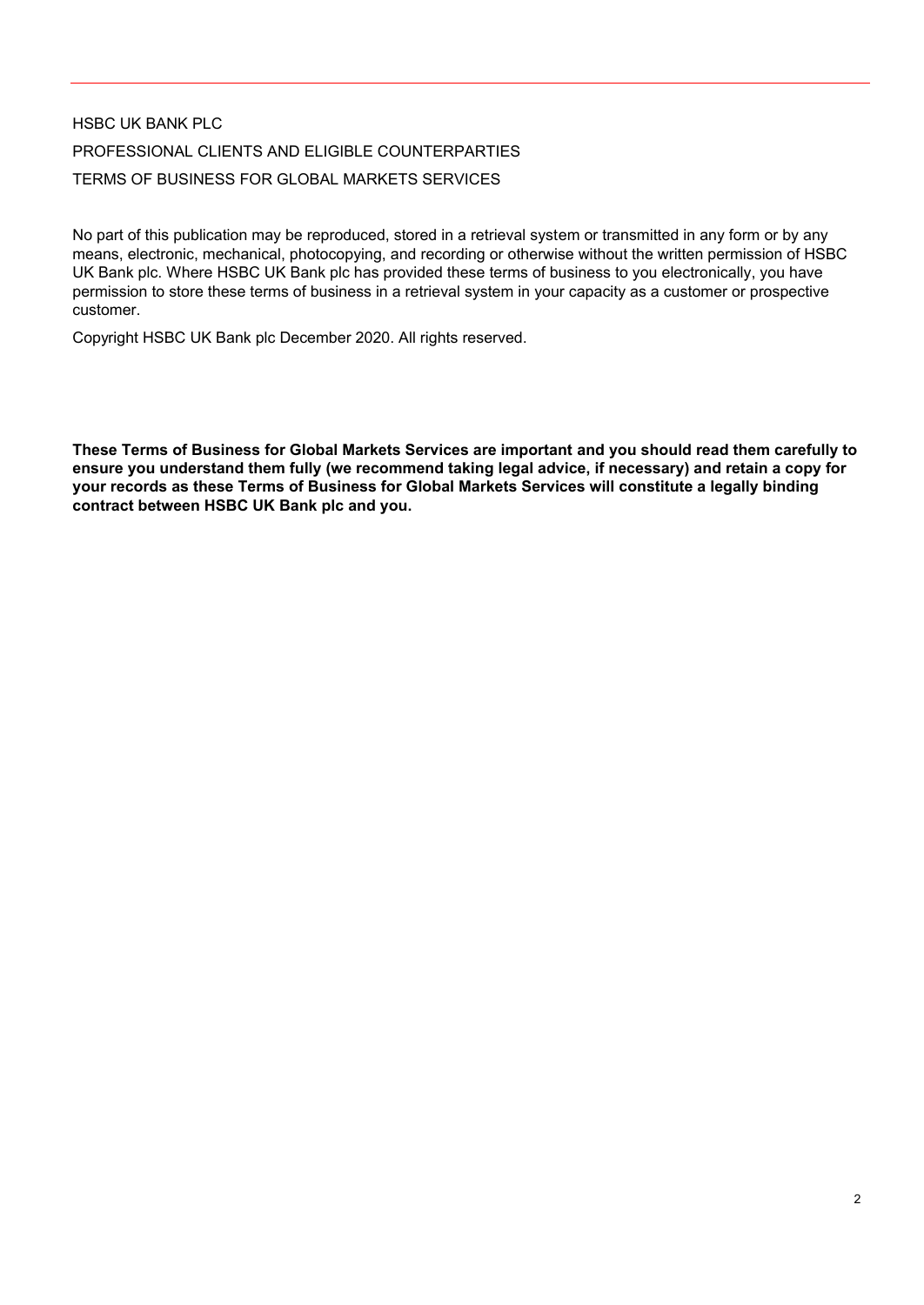### <span id="page-3-0"></span>Part 1 – Introduction and purpose

#### 1. Introduction

- 1.1. These Terms of Business for Global Markets Services, together with any schedules, supplemental terms, accompanying documents and each confirmation recording the details of any transaction under it (together, as amended from time to time, the "**Terms**"), set out the terms and conditions of your relationship with the Global Markets business of HSBC UK Bank plc in relation to the Services (as further described in Clause 2 (*The Services that we will provide to you under these Terms*)).
- 1.2. Additional terms will apply under product-specific agreements negotiated between the parties. This will be the case when HSBC provides Designated Investment Services and may apply when HSBC provides services in relation to Other Financial Products.
- 1.3. We may provide our services in relation to products which are not regulated by the FCA and/or the PRA ("**Other Financial Products**").
- 1.4. These Terms have been prepared on the basis that you are either a Professional Client or an Eligible Counterparty.
- 1.5. For the purposes of these Terms:
	- 1.5.1. "**we**", "**us**" or "**HSBC**" means HSBC UK Bank plc, acting through its Global Markets business;
	- 1.5.2. "**you**" means the person or persons entering into these Terms in their capacity as clients of HSBC; and
	- 1.5.3. "**Party**" means a party to these Terms.

#### 2. The Services that we will provide to you under these Terms

- 2.1. Our Services for Professional Clients and Eligible Counterparties:
	- 2.1.1. Subject to these Terms and the limitations set out under Clause 2.2, HSBC may provide the following services to you in accordance with Applicable Law:
		- (i) buying or selling or otherwise dealing with you or arranging for you, as applicable, in relation to:
			- (a) Designated Investments;
			- (b) Structured Deposits; and
			- (c) Other Financial Products;
		- (ii) research and sales services (and related services); and
		- (iii) such other services as may be agreed between you and HSBC from time to time,

(together, the "**Services**").

- 2.1.2. We assess what products and services should be made available to our different client and target market types. We will provide you with services where our identified target market for such services includes Professional Clients.
- 2.1.3. Our provision of research and sale services (and related services) under Clause 2.1.1(ii) may be subject to you entering into an agreement with us for the provision of such services, in particular,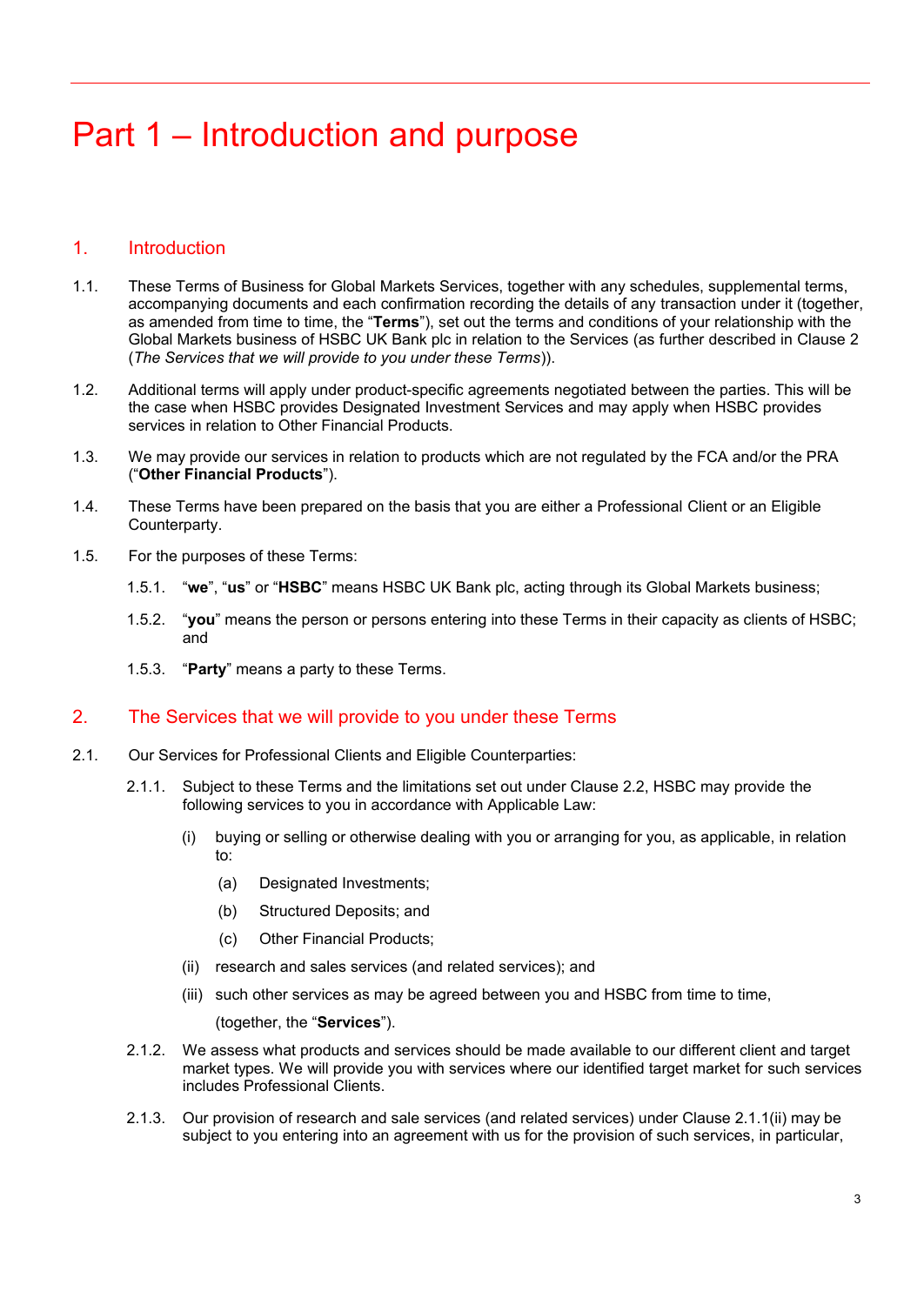where there is a regulatory requirement for HSBC to price and supply research and execution services separately.

- 2.2. Limitations on the scope of our Services:
	- 2.2.1. Our Services do not include investment advice or personal recommendations.
	- 2.2.2. We do not provide any representations as to the suitability of any of our Services.
	- 2.2.3. You are responsible for obtaining any legal, accounting, financial or tax advice you may need in determining whether any Designated Investment, Structured Deposit, Other Financial Product or Service is suitable for your needs or the needs of your business.
	- 2.2.4. Any information provided to you in relation to these Terms (including, but not limited to, any market information or research forecasts shared with you in relation to any proposed Order or otherwise) will be for your information only and is not in any way to be relied upon as financial advice as to the suitability of placing an Order or entering into any Designated Investment, Structured Deposit, Other Financial Product or Service.
	- 2.2.5. Insofar as is permissible under the FCA rules, HSBC does not owe you any Fiduciary Duty or any similar obligation under these Terms.
	- 2.2.6. All transactions in Designated Investments, Structured Deposits and Other Financial Products and the Services to which these Terms relate shall be subject to Applicable Law, but so that:
		- (i) in the event of any conflict between these Terms and Applicable Law, without prejudice to Clause 2.1, Applicable Law shall prevail to the extent of the conflict;
		- (ii) HSBC shall be entitled to take such action or steps or omit to take any action or steps as it shall in its absolute discretion consider necessary to ensure compliance with Applicable Law, including, without limitation, the taking of any action to avoid or mitigate any loss arising as a result of a change in Applicable Law; and
		- (iii) all Applicable Law and any such action or step so taken by HSBC shall be binding upon you as if expressly set out herein or authorised hereby.
- 2.3. Risk warnings:
	- 2.3.1. We will provide you with a notice of risks related to our Designated Investments, Structured Deposits and Other Financial Products.
	- 2.3.2. This information will be made available at [http://www.gbm.hsbc.com/financial-regulation/market](http://www.gbm.hsbc.com/financial-regulation/market-structure/mifid/policies-disclosures)[structure/mifid/policies-disclosures](http://www.gbm.hsbc.com/financial-regulation/market-structure/mifid/policies-disclosures) or such other website as notified to you by us. You should read the notice carefully.

#### 3. These Terms

- 3.1. Where you begin or continue to instruct any Service from us, undertake business with us in relation to any transaction or Service, or use any Service on and from the effective date determined in Clause 4.2, this will be taken as an indication that you have agreed to these Terms. We shall not be bound by any terms of business or other contractual documentation sent by you or on your behalf from time to time unless we expressly agree in writing to be so bound.
- 3.2. If you have any questions about these Terms or about the Services we are offering under these Terms, please contact your usual HSBC representative.
- 3.3. You agree that you will promptly supply us with any information and/or documentation that we may request from time to time to enable us to comply with: (i) any legal and regulatory requirements which may apply to us, including, but not limited to, the requirements under the Money Laundering Regulations 2007 (as amended or supplemented from time to time); or (ii) in the case of industry/market voluntary codes, any such codes with which we choose to comply.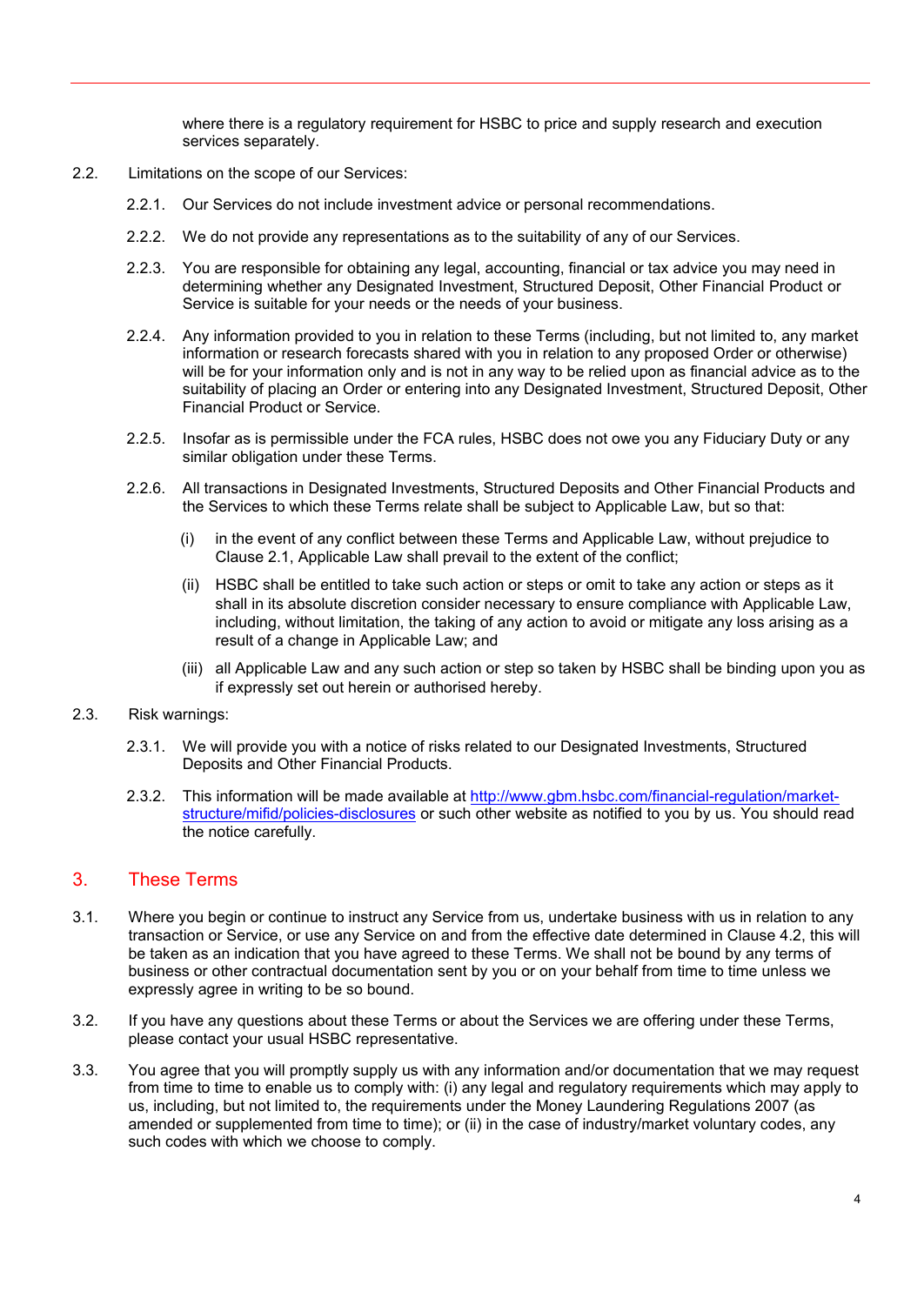#### 4. Interpretation, effective date and interaction with other agreements

- 4.1. Words and phrases used within these Terms which hold particular meanings are defined within these Terms and are also listed in Schedule 1 of these Terms.
- 4.2. These Terms shall take effect from your receipt of these Terms, which shall, in the absence of evidence to the contrary, be deemed to have taken place in accordance with the provisions of Clause 38 (*Contacting us*) of these Terms.
- 4.3. If there is a conflict between these Terms and any product terms (for example, an International Swaps and Derivatives Association Master Agreement), the terms of the product terms will prevail to the extent that the conflicting term is specific to the relevant product. If there is a conflict between these Terms and any specifically negotiated agreements (for example, a mandate letter), the terms of the specifically negotiated agreement will prevail.
- 4.4. These Terms will govern the Designated Investments, Structured Deposits, Other Financial Products and Services provided by the Global Markets business of HSBC UK Bank plc regardless of any relationship or terms you have with other parts of the HSBC Group.

#### 5. Information about us

- 5.1. HSBC UK Bank plc is a member of a group of companies, the ultimate holding company of which is HSBC Holdings plc (the "**HSBC Group**").
- 5.2. The registered address of HSBC UK Bank plc is 1 Centenary Square, Birmingham, B1 1HQ, United Kingdom. HSBC UK Bank plc is registered in England, with company registration number 09928412. HSBC UK Bank plc's email address for communications in relation to this Agreement is regulatory.business.support.europe@HSBC.com.
- 5.3. HSBC UK Bank plc is authorised by the Prudential Regulation Authority and regulated by the Financial Conduct Authority and the Prudential Regulation Authority. HSBC UK Bank plc appears on the United Kingdom's financial services register with firm reference number 765112.
- 5.4. HSBC Bank plc's VAT identification number is GB 365684514.
- 5.5. The address of the Prudential Regulation Authority is Prudential Regulation Authority, 20 Moorgate, London EC2R 6DA, United Kingdom. The address of the Financial Conduct Authority is Financial Conduct Authority, 12 Endeavour Square, London E20 1JN, United Kingdom.

#### 6. HSBC's capacity

- 6.1. In providing the Services referred to in Clause 2 (*The Services that we will provide to you under these Terms*) pursuant to these Terms, HSBC may be acting:
	- 6.1.1. as principal;
	- 6.1.2. as agent on your behalf;
	- 6.1.3. as a combination of Clauses 6.1.1 and 6.1.2; or
	- 6.1.4. as agent, arranger or introducer for Connected Companies in the provision of the Services concerned.
- 6.2. HSBC may use a Connected Company as an agent, arranger, introducer or otherwise in or for the purposes of carrying on its business under these Terms.

#### 7. Your capacity

7.1. HSBC, in its dealings with you, will assume that the transactions which it enters into with you are for you and no one else and will treat you as its client/counterparty.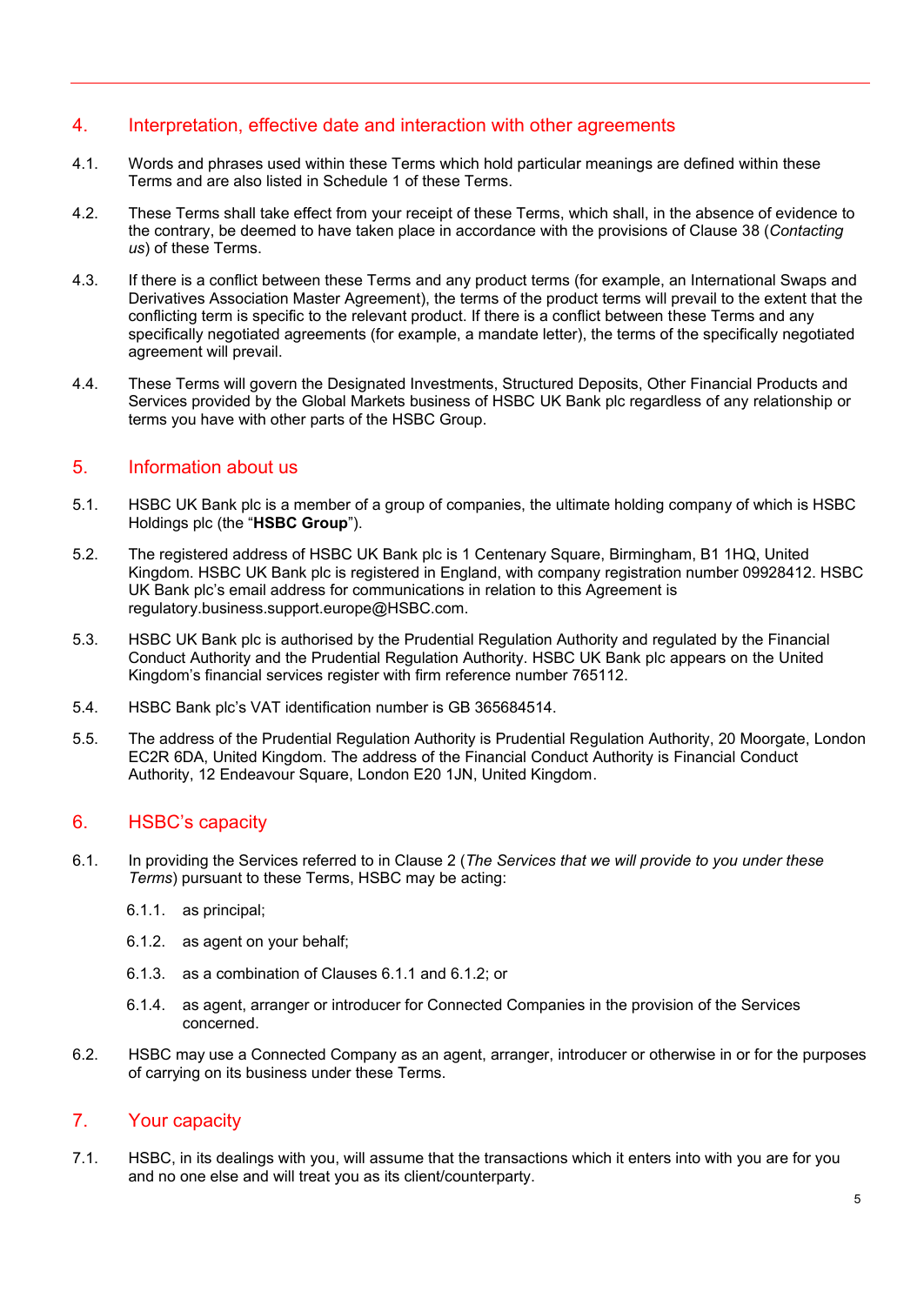- 7.2. Without prejudice to Clause 7.1, you undertake and warrant that if you are party to any transactions executed pursuant to these Terms as agent for, or on behalf of, another person, then:
	- 7.2.1. in doing so, you are expressly authorised by, or otherwise acting within the scope of the authority you have received from, your principal; and
	- 7.2.2. notwithstanding paragraph 7.2.1, you will procure the performance by your principal of all obligations and liabilities arising under or by virtue of these Terms or any transactions carried out hereunder, failing which you will be liable to HSBC as if you were a principal in respect of all such obligations and liabilities.

The provisions of this Clause shall continue to be the case notwithstanding that you have disclosed or may in the future disclose to HSBC that you are acting as agent for, or on behalf of, another person. HSBC shall not be bound to act in accordance with the instructions of any person other than you (but shall be entitled to act in accordance with all instructions given by you or purporting to be given by you) and HSBC's liabilities to you hereunder shall be fully discharged by HSBC performing such instructions for you, notwithstanding any instructions that HSBC may receive from your principal or any other notice that HSBC may receive that your authority to act on behalf of your principal has been revoked or varied.

- 7.3. In any dealing or other matter where you are an agent or otherwise acting on behalf of or for the benefit of any other person then, even if you disclose that fact and/or identify that person to HSBC, HSBC will (save as provided below) treat you alone as HSBC's client for all purposes relating to such dealing or matter, and (subject to Applicable Laws) HSBC shall not owe any contractual, regulatory or other obligations to that person. If you wish, HSBC will consider accepting such other person as a client of HSBC, but only if you first furnish HSBC with full details of that person and any other information HSBC may require. If HSBC is willing to do this, it will notify you in writing of the extent to which it is prepared to accept obligations towards that person but, pending your agreement to the terms so notified in writing, you alone shall remain HSBC's client and be liable in accordance with these Terms in relation to all such dealings with or for that person.
- 7.4. You represent, warrant and undertake to us on the date that you enter into these Terms and on each date you place an Order or enter into a transaction under these Terms:
	- 7.4.1. you are empowered to enter (and are not prohibited from entering) into these Terms and all transactions in Designated Investments, Structured Deposits and/or Other Financial Products involving HSBC and to receive all Services from HSBC;
	- 7.4.2. you have obtained, and will maintain in effect, in relation to all transactions in Designated Investments, Structured Deposits and/or Other Financial Products, all necessary consents of any governmental or other regulatory body or authority applicable to each transaction in Designated Investments, Structured Deposits and/or Other Financial Products and that you will comply with the terms of the same and all Applicable Laws (including any reporting requirements (including, but not limited to, any requirement to report complete and accurate details of executed transactions to the appropriate Competent Authority), requirements to make public the volume and price of transactions and the time at which they were concluded (to the extent required by Applicable Law), requirements designed to prevent market abuse, trading limits and position limits and/or Short Sale rules. Except to the extent required by Applicable Law, or otherwise agreed by us in writing with you, we shall have no responsibility to inform you of such requirements or otherwise assist you in complying with them). You will, on demand by HSBC, deliver to HSBC copies of (or evidence of) such consents and compliance with Applicable Laws as HSBC may reasonably require;
	- 7.4.3. with respect to Designated Investments, Structured Deposits and/or Other Financial Products to which you purport to have title, you are, or are acting within the scope of your authority on behalf of, the absolute beneficial owner of such Designated Investments, Structured Deposits and/or Other Financial Products;
	- 7.4.4. where you hold Designated Investments, Structured Deposits and/or Other Financial Products to which you purport to have title as a trustee, or are acting within the scope of your authority on behalf of a trustee, you are fully empowered and duly authorised to enter into these Terms and to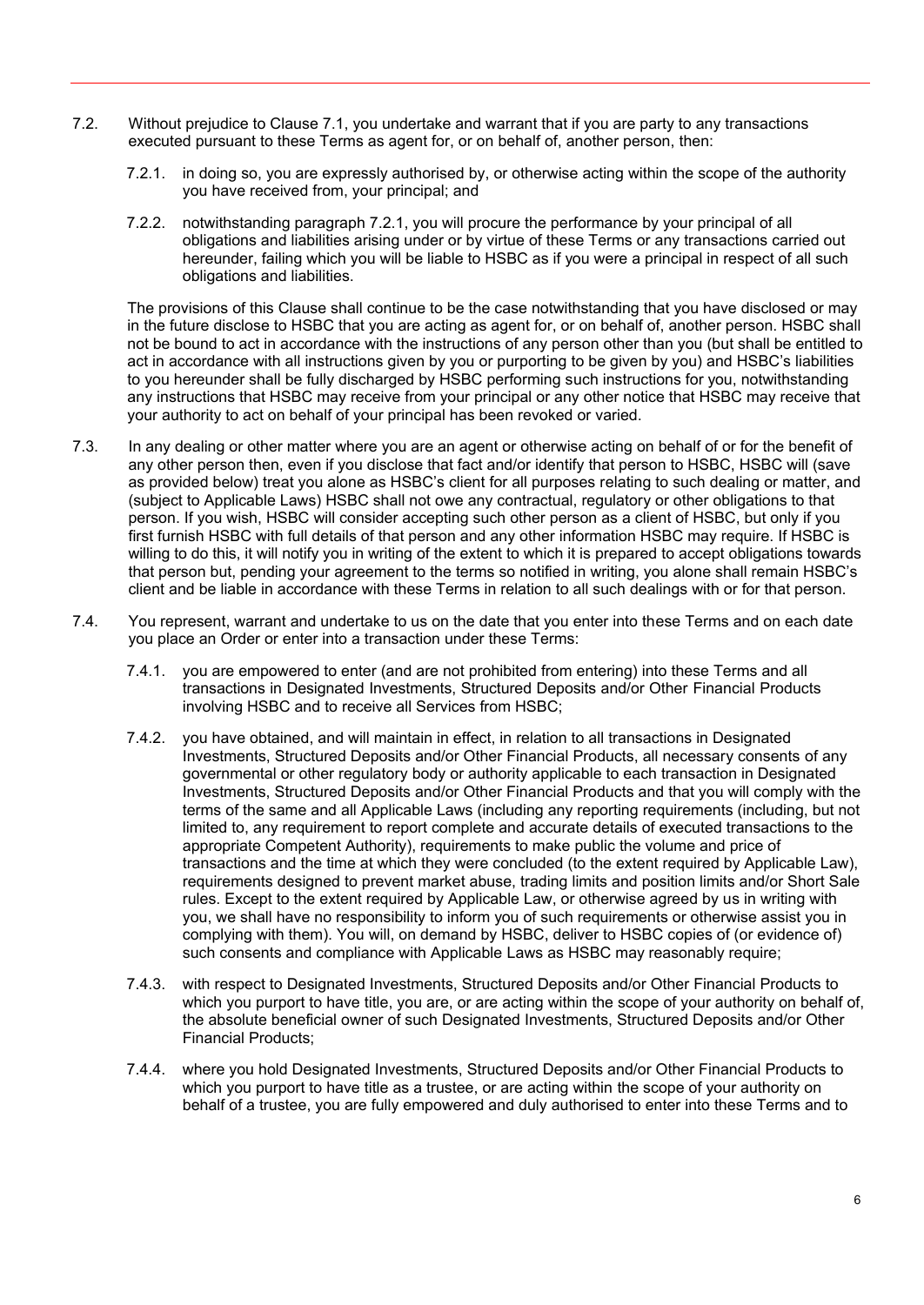apply such Designated Investment, Structured Deposit and/or Other Financial Product in accordance with its terms;

- 7.4.5. you will not assert and, so far as you are able, will procure that no person for whom you hold Designated Investments, Structured Deposits and/or Other Financial Products will assert any interest that you or that person may have in the Designated Investments, Structured Deposits and/ or Other Financial Products in any way which will prevent a transfer of title of that Designated Investment, Structured Deposit and/or Other Financial Product. You further undertake that you will inform HSBC if you become aware of any event that has occurred or which you believe may occur or may have occurred which could affect the ability of HSBC to transfer any Designated Investments, Structured Deposits and/or Other Financial Products sold by you; and
- 7.4.6. you have the necessary experience and knowledge to understand the risks involved in relation to each Order or transaction.

#### 8. Financial crime requirements

- 8.1. Each Party will comply with all Applicable Law and has established and maintains policies and procedures reasonably designed to promote and achieve compliance with Applicable Law relating to Financial Crime.
- 8.2. Our dealings with you will be covered by certain Applicable Laws relating to, among other Financial Crime matters, client identification and money laundering which may require us to seek further evidence and confirmation of your identity and the business that you propose to undertake with us.
- 8.3. If satisfactory evidence of your identity has not been obtained within a reasonable period, we reserve the right not to accept or process any Order or otherwise to cease to deal with you.
- 8.4. You will not directly or indirectly use the proceeds of any transaction concluded with or through us, or lend, contribute or otherwise make available such proceeds to any Person, (i) to fund any activities or business of or with any Person, or in any country or territory, that, at the time of such funding, is, or whose government is, the target of country- or territory-wide Sanctions or (ii) in any other manner that would result in a violation of Sanctions by any Person.
- 8.5. You will not, in connection with any transaction concluded with or through us, violate any Applicable Law relating to bribery and corruption.
- 8.6. You shall: (i) to the extent permitted by Applicable Law, promptly report to HSBC any breach or suspected breach of any of your obligations or undertakings with respect to Financial Crime; (ii) make all reasonable efforts to rectify promptly such breach or suspected breach to the fullest extent practicable; and (iii) assist HSBC in investigating and remedying any such breach or suspected breach.
- 8.7. We shall have the right to suspend or terminate any transaction between us on immediate written notice should we become aware of a breach of your obligations under this Clause 8.

#### 9. Authority

- 9.1. You hereby confer on HSBC all powers, authorities and discretions on your behalf which are necessary for, incidental to, or customary in the provision of, the Services to be provided hereunder including the power to appoint sub-agents, and you hereby agree to ratify and confirm everything which HSBC shall lawfully do in the exercise of such powers, authorities or discretions.
- 9.2. If required to do so by HSBC, you shall execute in favour of HSBC a power of attorney in such form and conferring such powers as HSBC may think fit to enable it to exercise its rights and powers hereunder.
- 9.3. HSBC shall be entitled to instruct any brokers and other agents (who may be Connected Companies) on your behalf as it may decide and confer on them all such authorities conferred on HSBC hereunder (including the authority to appoint other brokers and agents likewise).
- 9.4. HSBC may rely on any Order from you or any person who is, or is believed by us in good faith to be, a person designated or authorised by you to give instructions in relation to these Terms. HSBC may accept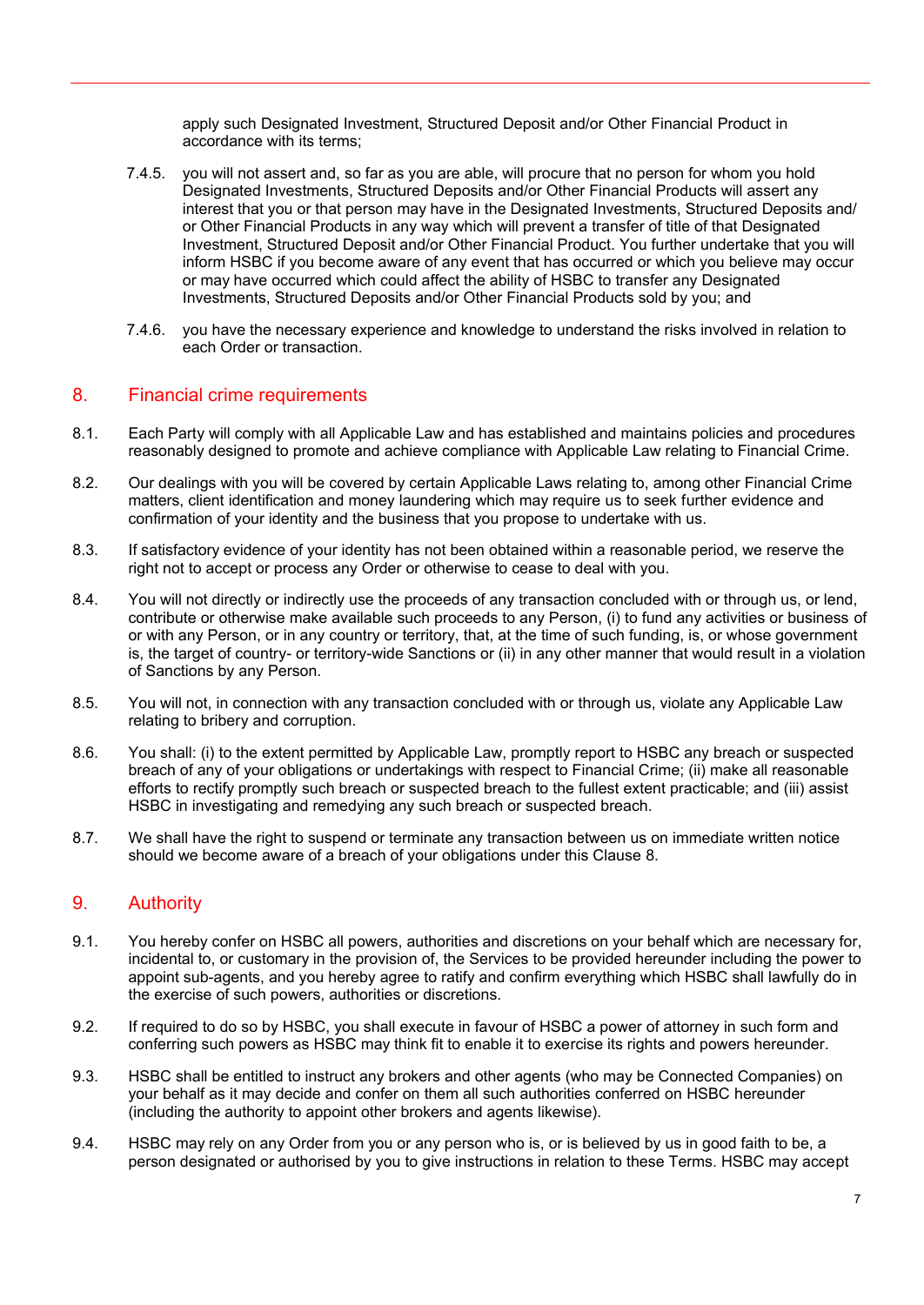and act without further enquiry upon such instructions and/or Orders. You will be responsible for, and bound by, any Order and any resulting transaction resulting from those instructions and/or Orders.

- 10. Your classification as an Eligible Counterparty and/or as a Professional Client
- 10.1. You will be categorised as either an Eligible Counterparty and/or as a Professional Client for the purposes of the FCA rules. Your categorisation is set out in the consent letter you received at the same time as these Terms.
- 10.2. If you are categorised as an Eligible Counterparty, Clause 21 (*Execution*), Clause 15.1 and Clause 25 (*Fees, commissions or non-monetary benefits that we may receive or pay*) of these Terms will not apply to you.

#### 11. Your right to request a different categorisation

- 11.1. If you are categorised as an Eligible Counterparty, you have a right to make a written request for a different categorisation under the FCA rules, indicating in such request whether additional protection is required for one or more Service or transaction. If you request to be classified as a Professional Client, we will treat you as a Professional Client.
- 11.2. If you are categorised as a Professional Client, you have the right to make a written request for a different categorisation under the FCA rules:
	- 11.2.1. if you are a per se Professional Client and request categorisation as an Eligible Counterparty and HSBC agrees to such categorisation, you may be treated as an Eligible Counterparty; however, you will lose the protection afforded by certain regulatory rules; and
	- 11.2.2. if you request categorisation as a Retail Client and HSBC agrees to such categorisation, you must enter into HSBC's Retail Client Terms of Business for Global Markets Services, in which case additional protections afforded by certain regulatory rules will apply to you.
- 11.3. You must keep HSBC informed about any changes that could affect your categorisation.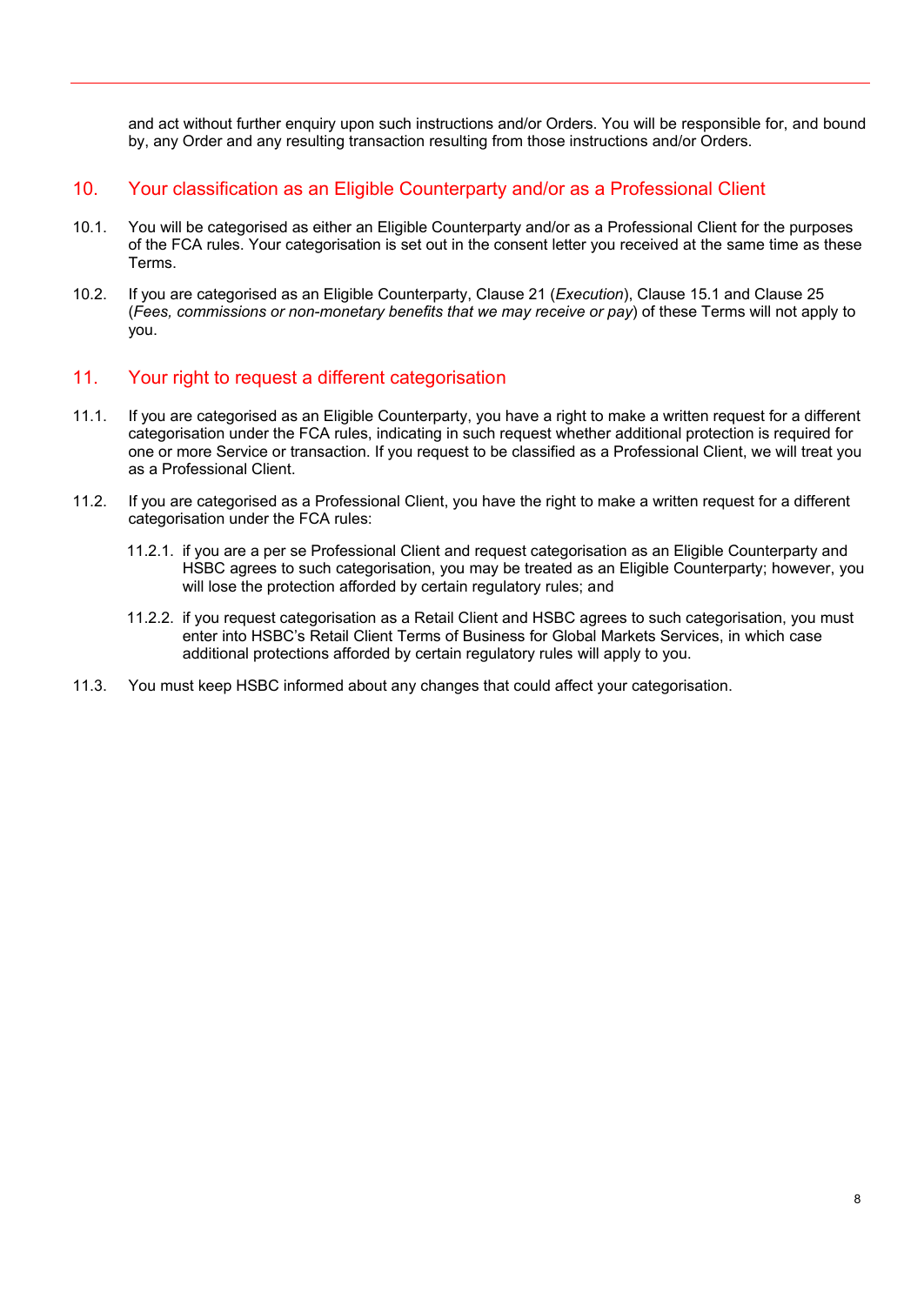### <span id="page-9-0"></span>Part 2 – Transacting with us

#### 12. Placing Orders with us

- 12.1. You may place Orders with us by any approved means notified to you by us from time to time for these purposes.
- 12.2. Where you place an Order with us, HSBC will act on instructions before receipt of any written confirmations and its records of communications shall be conclusive evidence of such instructions.
- 12.3. An Order will be legally binding on you and we shall have no responsibility for any error or inaccuracy in such Order. Therefore, before you place an Order with us, you must carefully review the details provided by you and (if applicable) the quote received from us.
- 12.4. Subject to these Terms, you may request that an Order be amended or cancelled and we may, in our absolute discretion, amend or cancel such Order if it has not yet been executed. We do not guarantee that the original Order will not have been executed prior to such request and any such request to amend or cancel an Order will have no effect on any Order which has already been executed.
- 12.5. Once you have placed an Order with us, that Order will become immediately binding on you. However, you should not assume that we have executed the Order until we have informed you that we have done so.
- 12.6. We shall be under no obligation to execute your Order. For instance, we may not execute your Order in, without limitation, the following instances:
	- 12.6.1. there is a lack of liquidity in the market;
	- 12.6.2. there is market disruption;
	- 12.6.3. Applicable Law, market practice or a rule or regulation would, in our reasonable opinion, prevent us from doing so;
	- 12.6.4. where you have insufficient credit; or
	- 12.6.5. where we are in doubt as to the authenticity of instructions.

Consequently, we shall not be liable to you where we have declined an Order or have been unable to execute an Order.

- 12.7. Where permitted by Applicable Law, we will not be obliged to provide a quote for a transaction with you (including in relation to the termination of a transaction) and we may decline to provide a quote at any time in our absolute discretion. In particular, we may refuse to quote or enter into transactions on the basis of your credit status and other commercial considerations.
- 12.8. You will inform us in writing if any Order or transaction relates to or is a Short Sale in which you are the seller.

#### 13. Acting in our capacity as Systematic Internaliser

13.1. Where, in our capacity as a Systematic Internaliser, we are required under Applicable Law to make public or provide quotes in respect of shares, depositary receipts, exchange traded funds, certificates and other similar Financial Instruments traded on a Trading Venue, you acknowledge and agree that, under and subject to Applicable Law, we may: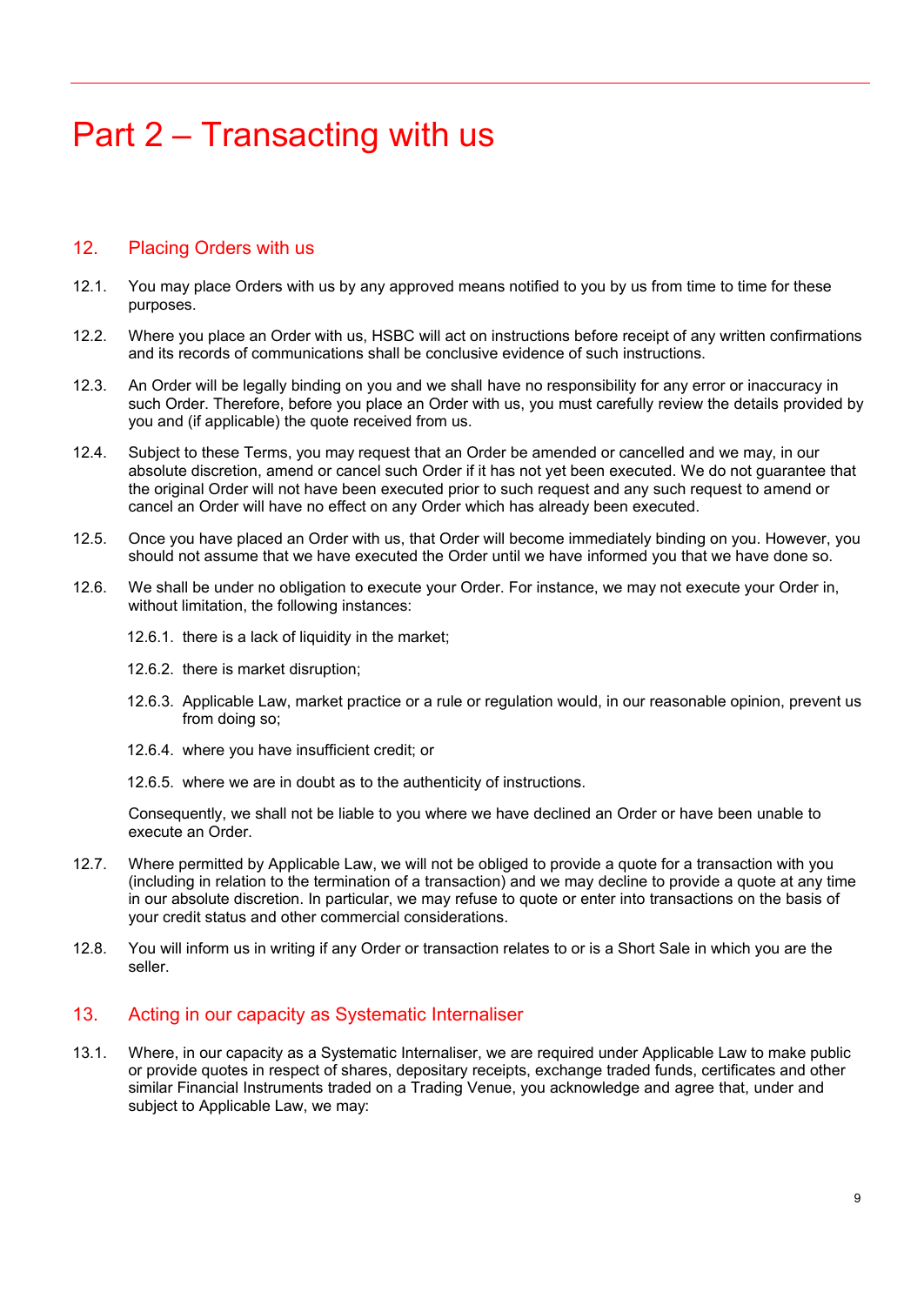- 13.1.1. decide the size or sizes of such quotes;
- 13.1.2. update such quotes at any time;
- 13.1.3. under exceptional market conditions, withdraw such quotes;
- 13.1.4. in justified cases, execute Orders at a better price than set out in such quotes provided that the price falls within a public range close to market conditions for Professional Clients;
- 13.1.5. execute Orders at a different price than such quotes without complying with the conditions described in Clause 13.1.4 in respect of transactions where execution in several securities is part of one transaction or in respect of Orders that are subject to conditions other than the market price;
- 13.1.6. where we provide only one such quote or where our highest quote is lower than standard market size and we receive an Order of a size bigger than our quotation size but lower than the standard market size, decide to execute that part of the Order which exceeds our quotation size at the quoted price, or at a different price where permitted by the conditions described in Clauses 13.1.4 and 13.1.5;
- 13.1.7. where we provide such quotes in different sizes and receive an Order between those sizes, decide to execute the Order at one of the quoted prices, or at a different price where permitted by the conditions described in Clauses 13.1.4 and 13.1.5; and
- 13.1.8. limit both the number of transactions that we undertake with a client at the published quote and the total number of transactions that we undertake with different clients at the same time.

Further written details are available to you upon written request.

- 13.2. Where, in our capacity as a Systematic Internaliser, we are required under Applicable Law to make public or provide quotes in respect of bonds, structured finance products, emission allowances and derivatives traded on a Trading Venue, you acknowledge and agree that, under and subject to Applicable Law, we may:
	- 13.2.1. update such quotes at any time;
	- 13.2.2. under exceptional market conditions, withdraw such quotes;
	- 13.2.3. limit the number of transactions that we undertake to enter into with clients pursuant to any such quote; and
	- 13.2.4. in justified cases, execute Orders at a better price than set out in such quotes provided that the price falls within a public range close to market conditions.
- 13.3. You also acknowledge and agree that, under and subject to Applicable Law, such quotes may be subject to specific sizes. Further written details are available to you upon written request.
- 13.4. Where we do not act as a Systematic Internaliser we will not be subject to the above.

#### 14. Publication

- 14.1. Where we, any Connected Company or our and their agents and delegates execute an Order with or for you, we may make the relevant transaction information public or report such transaction information to a relevant government or regulatory authority in accordance with Applicable Law. You acknowledge and agree to such disclosure of transaction information.
- 14.2. Where we execute a transaction outside of the rules of a Trading Venue, we shall arrange to make public the information regarding that transaction regardless of whether we act as buyer, seller or agent in accordance with Applicable Law, unless you inform us in writing that, in accordance with Applicable Law: (i) you wish to undertake this obligation yourself; (ii) you will make the relevant transaction information public; and (iii) either: (a) in the circumstances where HSBC is not a Systematic Internaliser, you are either a Systematic Internaliser and/or acting as seller; or (b) in the circumstances where HSBC is a Systematic Internaliser, you are a Systematic Internaliser acting as seller. You acknowledge and agree to such disclosure of transaction information.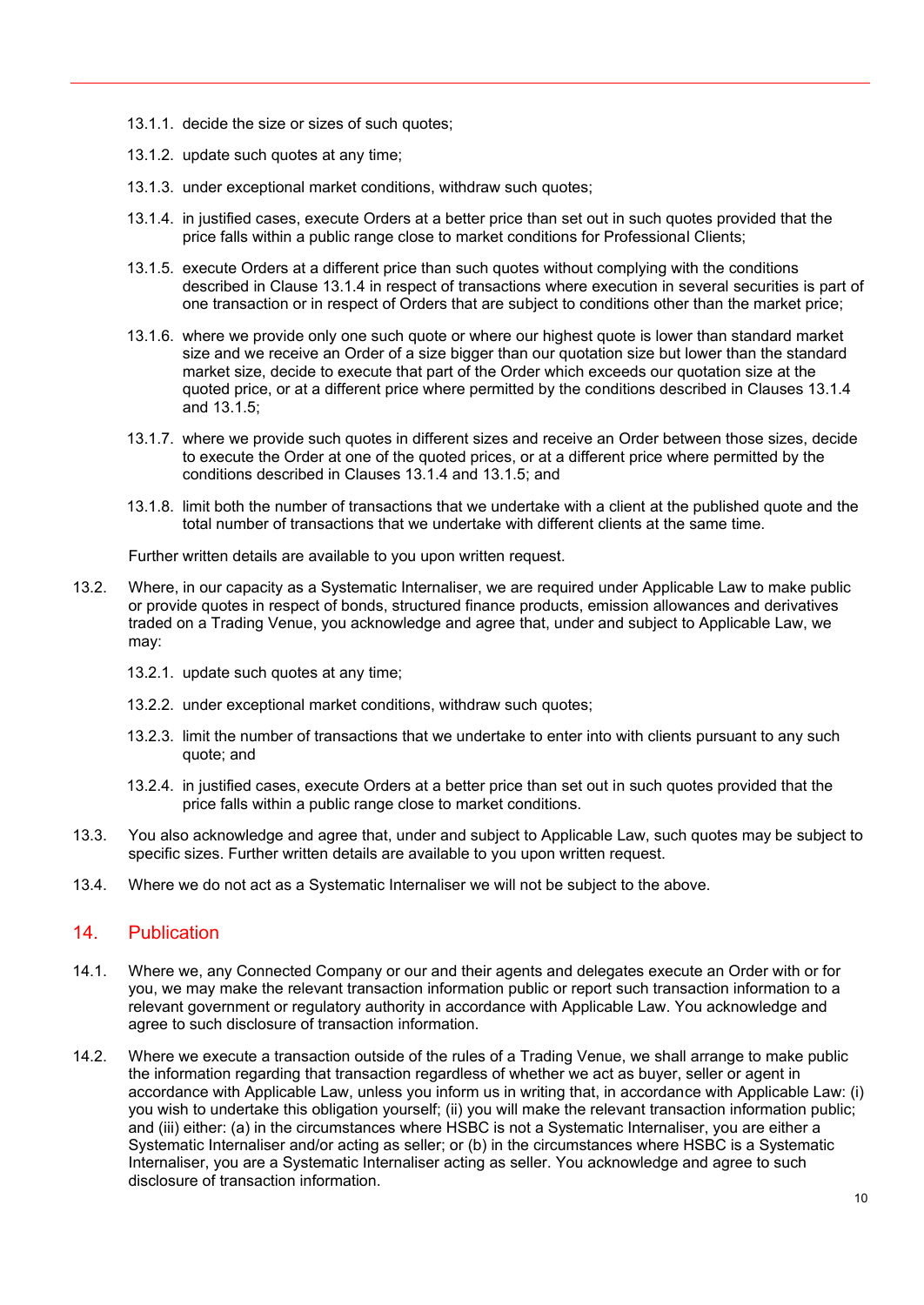#### 15. Aggregation of Orders; client limit orders

- 15.1. HSBC may aggregate your Orders with the orders of other clients, HSBC or any Connected Company. For professional clients, when doing so in relation to Orders in Designated Investments, HSBC must reasonably believe that it is unlikely that the aggregation will work to the overall disadvantage of the relevant clients. However, the effect of the aggregation may operate on some occasions to your disadvantage.
- 15.2. Where you place with us a limit order in shares which are admitted to trading on a Regulated Market or traded on a Trading Venue and that Order is not immediately executed under prevailing market conditions, we shall not be obliged to immediately publish such a limit order where we have received an express instruction from you not to do so or the order is large in scale compared to normal market size as such thresholds are specified under the FCA rules.

#### 16. Programme trades

The term "programme trade" is used in this Clause to describe a single transaction or series of transactions executed for the purpose of acquiring or disposing, for a customer, of all or part of a portfolio or a large basket of securities. HSBC may execute programme trades on your behalf in any capacity set out in Clause 6.1 and you hereby acknowledge and notify HSBC that HSBC need not disclose to you in what capacity it is acting when executing a programme trade. Your information may be shared between HSBC and Connected Companies in order to facilitate the transaction. In the processing of the programme trade, it may be necessary for HSBC and/or a Connected Company to amend or cancel your original instruction where there is an error, in order that your trade may be executed and settled.

#### 17. Appropriateness

- 17.1. When providing Designated Investment Services and/or Structured Deposit Services under these Terms, to the extent that HSBC is required by the FCA rules to assess whether a proposed transaction is appropriate for you, HSBC is entitled to assume that you have the necessary experience and knowledge in order to understand the risks involved in relation to those particular Designated Investment Services or Designated Investments and/or the particular Structured Deposit Service or Structured Deposits.
- 17.2. For the purposes of any such appropriateness assessment, HSBC is entitled to rely on the information that you or your agent have supplied to us and you represent and warrant that such information is true, accurate and complete.
- 17.3. You undertake to notify HSBC immediately if any of the information referred to in Clause 17.2 changes in any respect.
- 17.4. Where the FCA rules permit, we will not consider the appropriateness of a product or service in relation to Non-complex Investments.

#### 18. Settlement

- 18.1. Accounts shall be due for settlement and/or delivery on the date shown on the confirmation. It is your responsibility to ensure that money due to HSBC is paid and/or that documents are delivered to HSBC in good order by the due date for settlement.
- 18.2. Subject to HSBC receiving payment and/or the documents set out above under Clause 18.1, payment for your sales shall be made by HSBC on the due date for settlement.
- 18.3. In addition, where any transaction is effected by HSBC as your agent, delivery or payment (as the case may be) by the other party to the transaction shall be at your entire risk and HSBC's obligations to deliver Designated Investments, Structured Deposits and/or Other Financial Products to you or to account to you or any other person on your behalf for the proceeds of sale of Designated Investments, Structured Deposits and/or Other Financial Products shall be conditional upon receipt by HSBC of deliverable documents or sale proceeds (as the case may be) from the other party or parties to the transaction. In the case of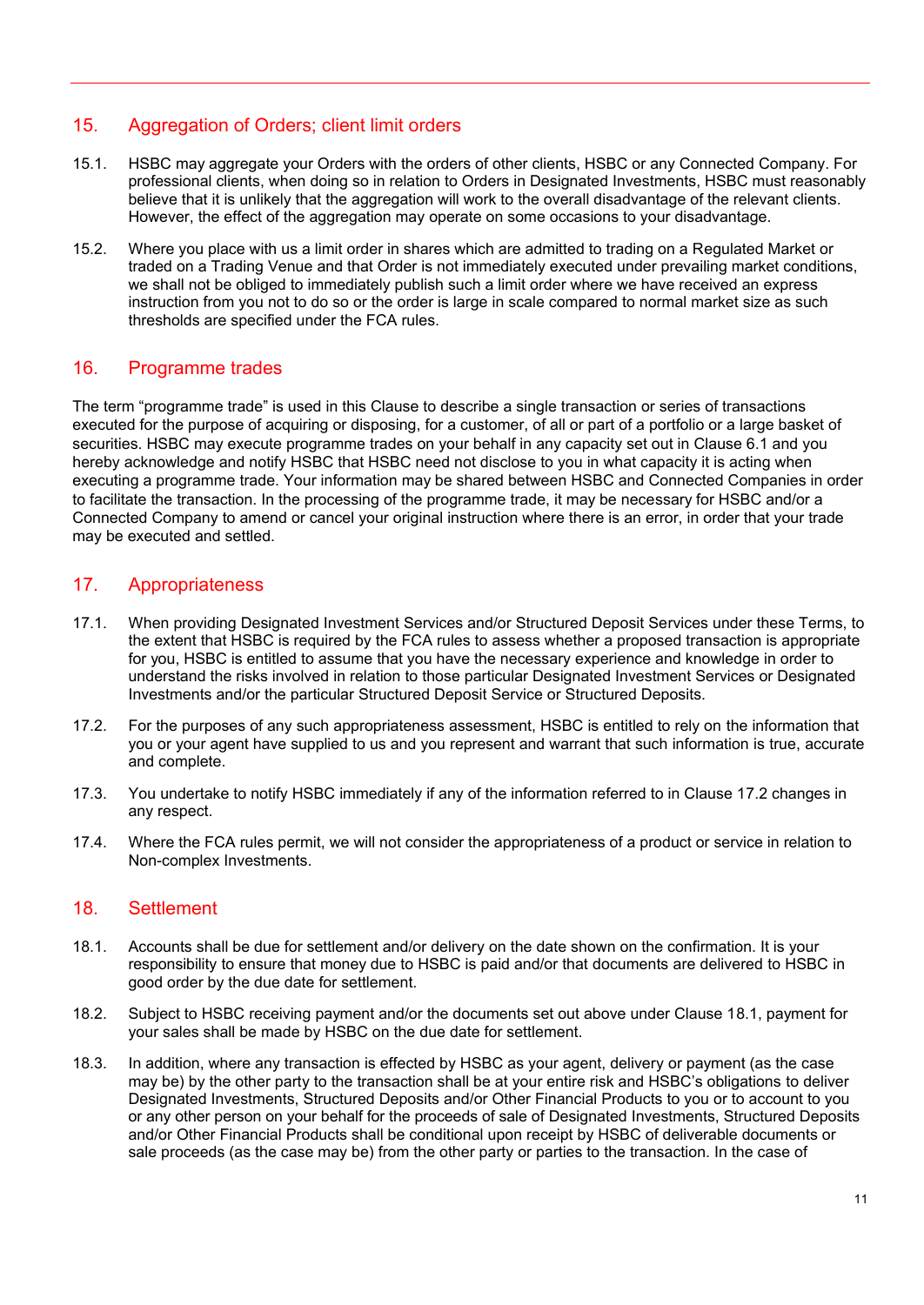investments subject to an initial public offer, settlement may be delayed if delivery can only be completed with investments issued by the offeror.

- 18.4. HSBC may purchase or arrange for the purchase of Designated Investments and/or Other Financial Products to cover any liability of yours to deliver Designated Investments and/or Other Financial Products to HSBC (or any Connected Company) and, subject to Applicable Law, may debit any of your accounts with any loss HSBC or any Connected Company suffers thereby.
- 18.5. If you make any payment under these Terms which is subject to any deduction or withholding whatsoever, you shall pay to HSBC such additional amount as is necessary to ensure that the amount actually received by HSBC will equal the full amount HSBC would have received had no such deduction or withholding been made. Any payment made by HSBC under these Terms which is subject to any deduction or withholding whatsoever will be made by HSBC subject to such deduction or withholding.
- 18.6. In placing an Order and entering into a transaction, you will be deemed to have authorised us to credit or debit any amounts owed to you or owed by you (as applicable) on the agreed payment date (the "**Settlement Date**") to or from the bank account(s) provided by you in accordance with your standard settlement instructions or direct debit authority (as applicable and each as amended or supplemented from time to time), even if this results in such account being overdrawn or any credit limit applicable to you being exceeded.
- 18.7. We shall be entitled to charge interest in respect of such amounts due and owing by you from the Settlement Date until the date such funds are made available by you (at such rate of interest as we may notify you of from time to time acting in good faith and in a commercially reasonable manner).
- 18.8. In the event of any settlement delay (that is you do not pay amounts owing to us under Clauses 18 (*Settlement*) and/or 24 (*Costs and charges*)), HSBC retains the right, if it considers it reasonable to do so, to close out the whole or part of the outstanding position.
- 18.9. Settlement of transactions that participate in CREST will generally be effected through the CREST system.
- 18.10. Where you instruct HSBC to effect settlement by accepting the transfer of Designated Investments or Other Financial Product to HSBC's nominated CREST account, you accept that payment obligations upon settlement will be dealt with through a settlement bank and that the creation of a settlement bank payment obligation will to the extent of such obligation discharge payment due from HSBC, or any Connected Company.

#### 19. Confirmations

- 19.1. Following execution of each transaction carried out pursuant to these Terms, we will provide the key details of the transaction. Unless provided to you by a third party, we may also subsequently provide you more detailed information regarding such transactions. The way in which we provide you information will depend on the type of transaction and the way in which it was transacted and we may agree or otherwise notify you in advance of how such information will be provided. On your request, we will supply information about the status of your transaction. If you are an Eligible Counterparty, we may separately agree the content and timing of the information we provide.
- 19.2. Any question, matter or dispute in relation to the terms of a transaction must be raised by you orally or in writing forthwith upon receipt by you of the information provided in respect of that transaction, failing which, in the absence of manifest error, such information shall be conclusive and binding on you.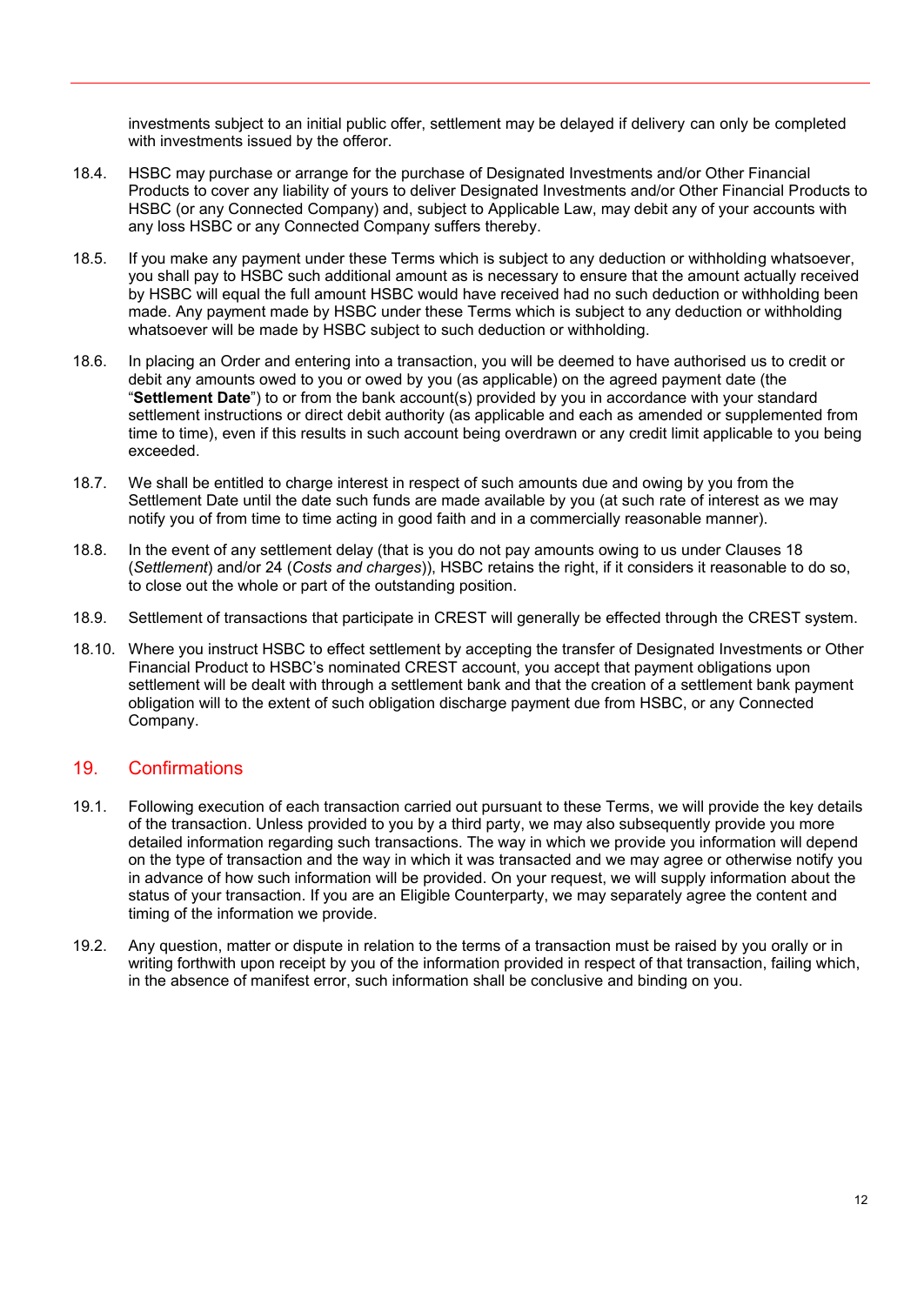### <span id="page-13-0"></span>Part 3 – Our policies, governance and commitments

#### 20. Client money

- 20.1. Where funds are received by HSBC, they will be held in an account in HSBC's capacity as a CRD Credit Institution.
- 20.2. This means that your money will be held by HSBC as banker and not as trustee or (as applicable) agent. As a result, such money will not be held in accordance with the Client Money Rules.
- 20.3. If HSBC fails, the Client Money Distribution and Transfer Rules will not apply to these sums and so you will not be entitled to share in any distribution under the Client Money Distribution and Transfer Rules.

#### 21. Execution

- 21.1. Where you are categorised as a Professional Client, this Clause contains (or refers to) disclosures on order execution, including certain consents from you. Please read the clause and the disclosures carefully.
- 21.2. In relation to the execution of certain types of Order, HSBC is under a regulatory duty to take all sufficient steps to obtain the best possible result for you, taking into account price, costs, speed, likelihood of execution and settlement, size, nature or any other relevant considerations. This is known as "**Best Execution**".
- 21.3. We are required to provide you with a statement providing summary information on our Best Execution Policy (the "**Statement**"). Such Statement, which includes asset class annexes, sets out when the Best Execution requirements will apply. We may update the Statement from time to time.
- 21.4. The Statement will be made available at [http://www.gbm.hsbc.com/financial-regulation/market](https://urldefense.proofpoint.com/v2/url?u=http-3A__www.gbm.hsbc.com_financial-2Dregulation_market-2Dstructure_mifid_policies-2Ddisclosures&d=DwMGaQ&c=qQy84HidZKks1AzH1tNzCKFxsPy43_OhvfM1avj4FME&r=eOW82TXfLKkL5Jcxbk-oDkwL-iqGeDd7649U2iwzl60&m=AptdafmkKFnMVMJ5RZWkpvS5YhBbGqfL0NIcPHmVkhQ&s=0emlXgqfLTVHrOFjaoeYyGMTd5a3Vr2L9YWtzAxJhQg&e=)[structure/mifid/policies-disclosures,](https://urldefense.proofpoint.com/v2/url?u=http-3A__www.gbm.hsbc.com_financial-2Dregulation_market-2Dstructure_mifid_policies-2Ddisclosures&d=DwMGaQ&c=qQy84HidZKks1AzH1tNzCKFxsPy43_OhvfM1avj4FME&r=eOW82TXfLKkL5Jcxbk-oDkwL-iqGeDd7649U2iwzl60&m=AptdafmkKFnMVMJ5RZWkpvS5YhBbGqfL0NIcPHmVkhQ&s=0emlXgqfLTVHrOFjaoeYyGMTd5a3Vr2L9YWtzAxJhQg&e=) or such other website as notified to you by us. You should read the Statement carefully.
- 21.5. HSBC owes no duties to you in respect of Best Execution, other than as set out in the FCA rules, and any other duties are expressly excluded.
- 21.6. By accepting these terms or otherwise engaging in trading pursuant to these Terms, you are deemed to consent to any Services offered to you under these Terms in relation to such Designated Investments being subject to our Best Execution Policy.
- 21.7. Where we have received express consent from you or subsequently do so, HSBC may execute your Orders outside of a Trading Venue.
- 21.8. HSBC's Best Execution Policy does not apply if you have been classified as an Eligible Counterparty.

#### 22. Conflicts of interest

- 22.1. Situations can arise where our interests, or those of our staff, conflict with your interests or where your interests compete with those of our other clients.
- 22.2. We will make available to you a description of our Conflicts of Interest Policy through our website <http://www.gbm.hsbc.com/financial-regulation/market-structure/mifid/policies-disclosures> or such other website as notified to you by us.
- 22.3. Our Conflicts of Interest Policy is a policy we maintain setting out the circumstances which may constitute or may give rise to a conflict of interest, the procedures we will follow and the measures we will adopt to prevent or manage such conflicts (our "**Conflicts of Interest Policy**"). Where you request, we will provide you with further information on our Conflicts of Interest Policy.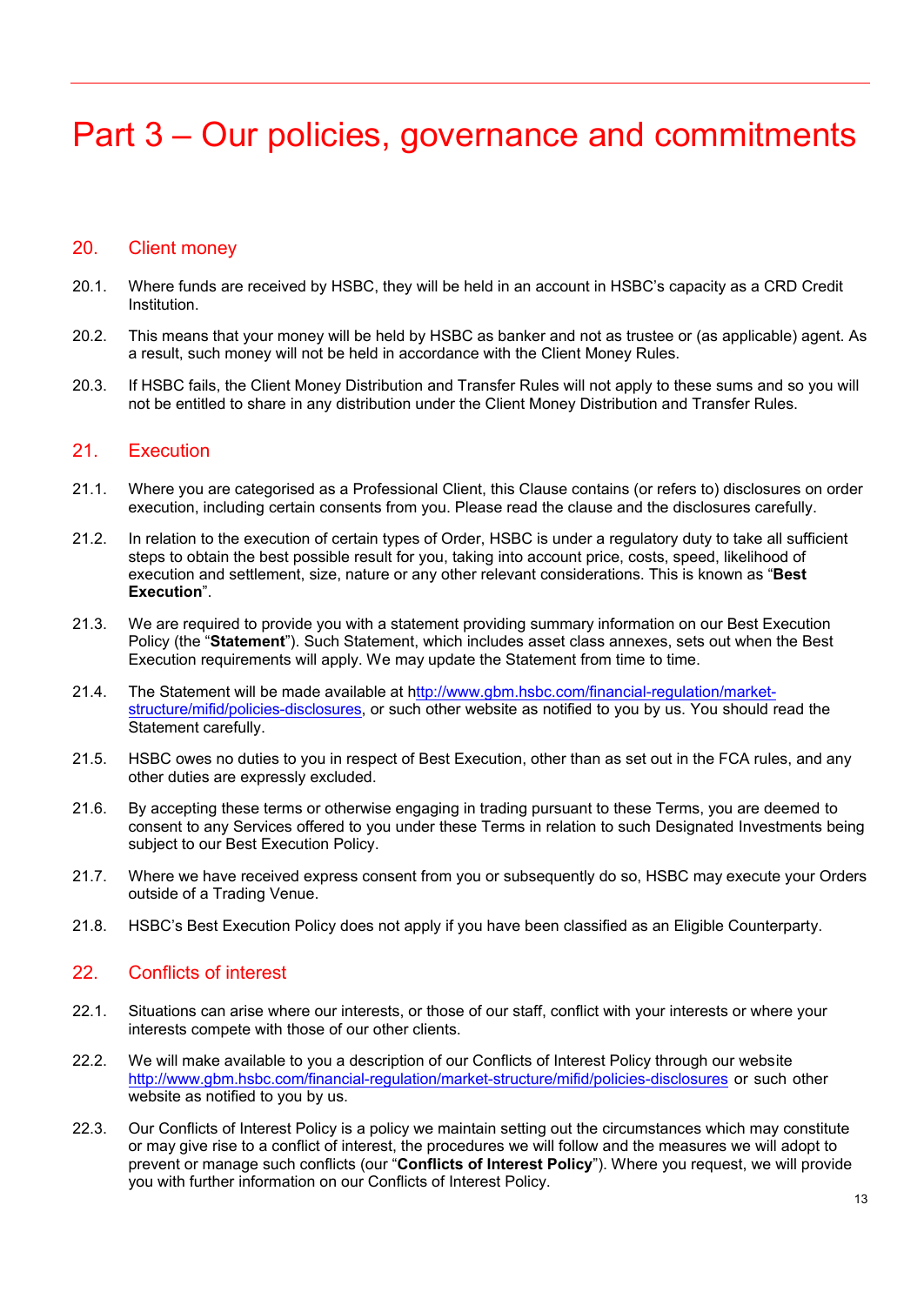22.4. Whilst we take all appropriate steps to identify and to prevent or manage conflicts of interest, where we are not reasonably confident that our arrangements are sufficient to ensure that risk of damage to your interests will be prevented, we will disclose to you the nature of the conflict and the steps that we have taken to mitigate the risk before undertaking business with you.

#### 23. Recording and monitoring of communications

- 23.1. In certain circumstances, communications in relation to these Terms (including emails, voicemail, online chat conversations, telephone calls and website usage records) as well as paper correspondence such as envelopes or packages may be monitored, recorded or inspected (as appropriate) using monitoring devices or other technical or physical means. The monitoring of communications may take place where deemed necessary for purposes permitted by law from time to time, including, without limitation, to record evidence of business transactions and so as to ensure compliance with HSBC's regulatory obligations and its policies and procedures.
- 23.2. As required by Applicable Law, HSBC will record telephone conversations and electronic communications that result in transactions or that may result in transactions.
- 23.3. Where HSBC is required to record communications under the FCA rules, a copy of the recording of the communications referred to in Clause 23.2 will be made available to you on request for a period of five years from the date of the communication. The FCA may request that we retain certain or specific records for longer than five years and, if it does, the records retained as a result of such an FCA request will be available to you for a period of up to seven years.
- 23.4. Any telephone conversations and electronic communications that are recorded in accordance with this Clause may be recorded without use of a warning tone or other notification.
- 23.5. All recordings and other records shall be and remain our sole property. We may use such recordings and other records as evidence in court or other proceedings.

#### 24. Costs and charges

- 24.1. We shall provide you in good time with appropriate information with regard to all costs and related charges in accordance with Applicable Law through our website [http://www.gbm.hsbc.com/financial](http://www.gbm.hsbc.com/financial-regulation/market-structure/mifid/policies-disclosures)[regulation/market-structure/mifid/policies-disclosures](http://www.gbm.hsbc.com/financial-regulation/market-structure/mifid/policies-disclosures) or such other website as notified to you by us. Without prejudice to these obligations, you agree to the fullest extent permissible under Applicable Law to a limited application of the detailed information requirements on costs and associated charges.
- 24.2. Subject to Applicable Law, you shall pay to HSBC on demand all taxes which may be payable as a result of or in connection with a transaction under these Terms or action or steps taken by HSBC or any other person on your behalf under these Terms (other than taxes of HSBC in respect of its profits or gains).
- 24.3. Where required by Applicable Law, the information under Clause 24.1 will provide for separate evidence of Costs and Charges where a Service is packaged with another service or product or is provided as a condition for the same agreement or package.
- 24.4. Local charges levied on you in respect of a transaction represent HSBC's charge and may not necessarily equate to charges paid by HSBC to local brokers or other intermediaries.
- 24.5. You shall pay to HSBC, on demand, such Costs and Charges for its services as may from time to time be notified to you in writing.

#### 25. Fees, commissions or non-monetary benefits that we may receive or pay

25.1. HSBC may pay or receive fees, commissions or non-monetary benefits to and from a Connected Company or other third party where permitted by the FCA rules. HSBC will provide you with separate disclosure of the essential arrangements relating to such fees, commissions or non-monetary benefits where it is required to do so under Applicable Law. You consent to us retaining such commissions, rebates or other benefits.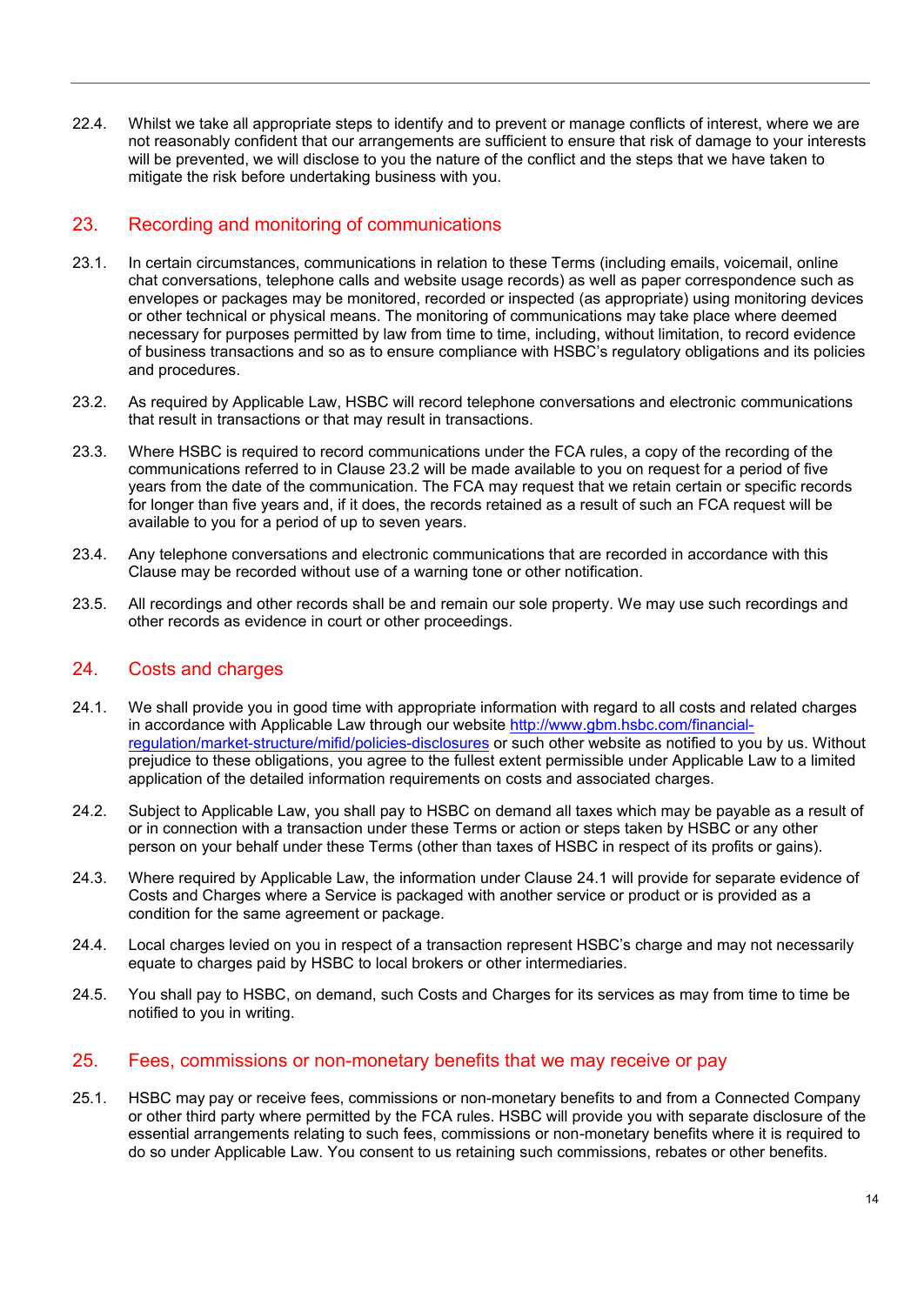25.2. Information on our general approach relating to these arrangements, can be accessed through our website http://www.gbm.hsbc.com/financial-regulation/market-structure/mifid/policies-disclosures, or such other website as notified to you by us. You should read the notice carefully. Where necessary under the FCA rules, we will also provide you with further details about such arrangements as they relate to particular services separately.

#### 26. Confidentiality and data protection

- 26.1. This Clause 26 shall apply unless otherwise agreed.
- 26.2. Each of the Parties to these Terms will at all times keep confidential any Confidential Information it may acquire in connection with these Terms except as otherwise permitted by these Terms. "**Confidential Information**" means all information of a confidential nature (which is either marked "confidential" or is clearly by its nature confidential) disclosed by one Party to the other in connection with these Terms together with Personal Data or Special Category Data (as those terms are defined under EC Directive 95/46/EC or the General Data Protection Regulation (EU) 2016/679, both as implemented into UK law (as applicable), relating to individuals such as your employees, representatives and agents and those of your affiliates, subsidiaries and third parties, including clients (if any).
- 26.3. The obligations in this Clause 26 shall not apply to any Confidential Information (other than Personal Data or Special Category Data) lawfully in a Party's possession otherwise than under or as a result of these Terms or coming into the public domain otherwise than by breach by any Party of its obligations contained in these Terms.
- 26.4. Notwithstanding the provisions of Clause 26.2, HSBC and any Connected Company may collect, use, transfer, disclose or otherwise process Confidential Information for the following purposes (the "**Purposes**"):
	- 26.4.1. in connection with the provision of goods or services to you (for example: administration and operation of your account(s) both online and offline, account/product underwriting, research, statistical analysis, testing and benchmarking against HSBC and/or any Connected Company's peer group);
	- 26.4.2. in the operations of HSBC or any Connected Company (including, without limitation, credit and risk management, hedging against risk and managing customer demand, whether expected or unexpected, system or product development and planning, insurance, audit and administrative purposes);
	- 26.4.3. to meet Compliance Obligations;
	- 26.4.4. to conduct Compliance Activity;
	- 26.4.5. to maintain HSBC's overall relationship with you;
	- 26.4.6. as part of the disposal or reorganisation or the granting of security interests or encumbrances over the whole or any part of the business or assets of HSBC or any Connected Company, or the transfer or securitisation of any rights or obligations; and
	- 26.4.7. in accordance with Clause 26.8.
- 26.5. Confidential Information may be disclosed for the Purposes to any Connected Company (including their employees, directors and officers) as well as to the following recipients:
	- 26.5.1. any legal or regulatory Authorities in response to a request from them;
	- 26.5.2. persons acting on your behalf, Infrastructure Providers, payment recipients, beneficiaries, account nominees, intermediaries, correspondent and agent banks, clearing houses, clearing or settlement systems, market counterparties, upstream withholding agents, swap or trade repositories, stock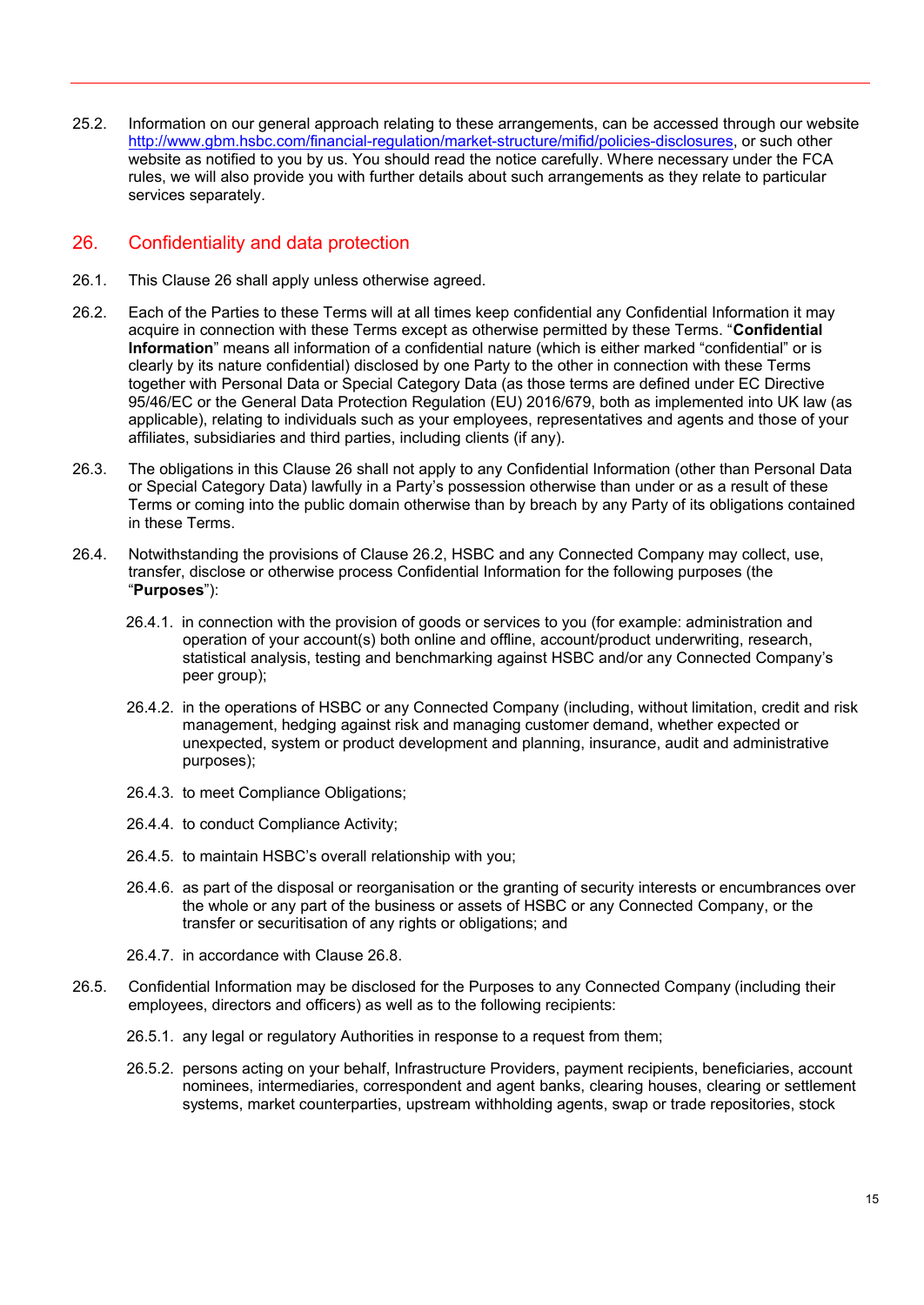exchanges, and companies in which you have an interest in securities (where such securities are held by HSBC for you);

- 26.5.3. any party to a transaction acquiring interest in or assuming risk in or in connection with the Services; and
- 26.5.4. other financial institutions, credit reference agencies or credit bureaus, for the purposes of obtaining or providing credit references,

wherever located, including in jurisdictions which do not have data protection laws that provide the same level of protection as the jurisdiction in which the Services are supplied. Such recipients may process, transfer and/or disclose Confidential Information for the Purposes.

Wherever it is processed, Confidential Information will be protected by codes of secrecy and security with which HSBC, Connected Companies, third parties and their respective employees are required to comply.

- 26.6. HSBC, any Connected Company or any relevant third party may disclose Confidential Information if required or requested to do so by any tax authority or any other Authorities conducting tax investigations in any territory.
- 26.7. You undertake, represent and warrant that you have taken and will continue to take any steps needed (including, without limitation, notifying any relevant individuals and/or obtaining all relevant consents), to facilitate processing of Confidential Information for the Purposes. These Terms do not in any way restrict other rights HSBC or any Connected Companies may have now or in the future to otherwise process Confidential Information relating to you or relevant individuals under Applicable Law and under the terms of any other agreement with you.
- 26.8. Where permitted to do so, HSBC may from time to time use contact details that you have given us to provide you or your employees or those of any of your affiliates and subsidiaries with information about new products, services and promotions available from HSBC and Connected Companies and approved third parties by various means (including telephone, email, mobile messaging or other electronic communication) in accordance with your marketing preferences as notified to HSBC by you or your employees or those of any of your affiliates or subsidiaries.
- 26.9. Under data protection law, individuals may have the right to request access to or erasure of Personal Data relating to them, to restrict or object to its processing, and to require Personal Data to be corrected if inaccurate. Any individuals wishing to exercise such rights should contact their usual HSBC representative.

#### 27. Pre-trade and post-trade publications

Without prejudice to Clause 26 (*Confidentiality and data protection*), you agree and acknowledge that HSBC has regulatory obligations in respect of any pre-trade or post-trade information relating to the execution of any transactions and HSBC may use this information for its own commercial purposes.

#### 28. Complaints

- 28.1. In the event that you have a complaint about the quality of HSBC's service to you under these Terms, you may speak to your usual HSBC representative or, alternatively, you can write to the HSBC Global Markets Compliance Department at our registered address set out in Clause 5.2. Further details of the complaintshandling process, including information about our complaints management policy and the contact details of our complaints management function, are available on request.
- 28.2. If you are an eligible complainant (as defined in the FCA rules), you may have the right to refer your complaint to the Financial Ombudsman Service. The Financial Ombudsman Service is a free and independent statutory dispute resolution scheme for financial services. Details of who are eligible complainants can be obtained from the Financial Ombudsman Service. The Financial Ombudsman Service's website is at http://www.financial-ombudsman.org.uk (or such other website as notified to you by us) and it can be contacted at: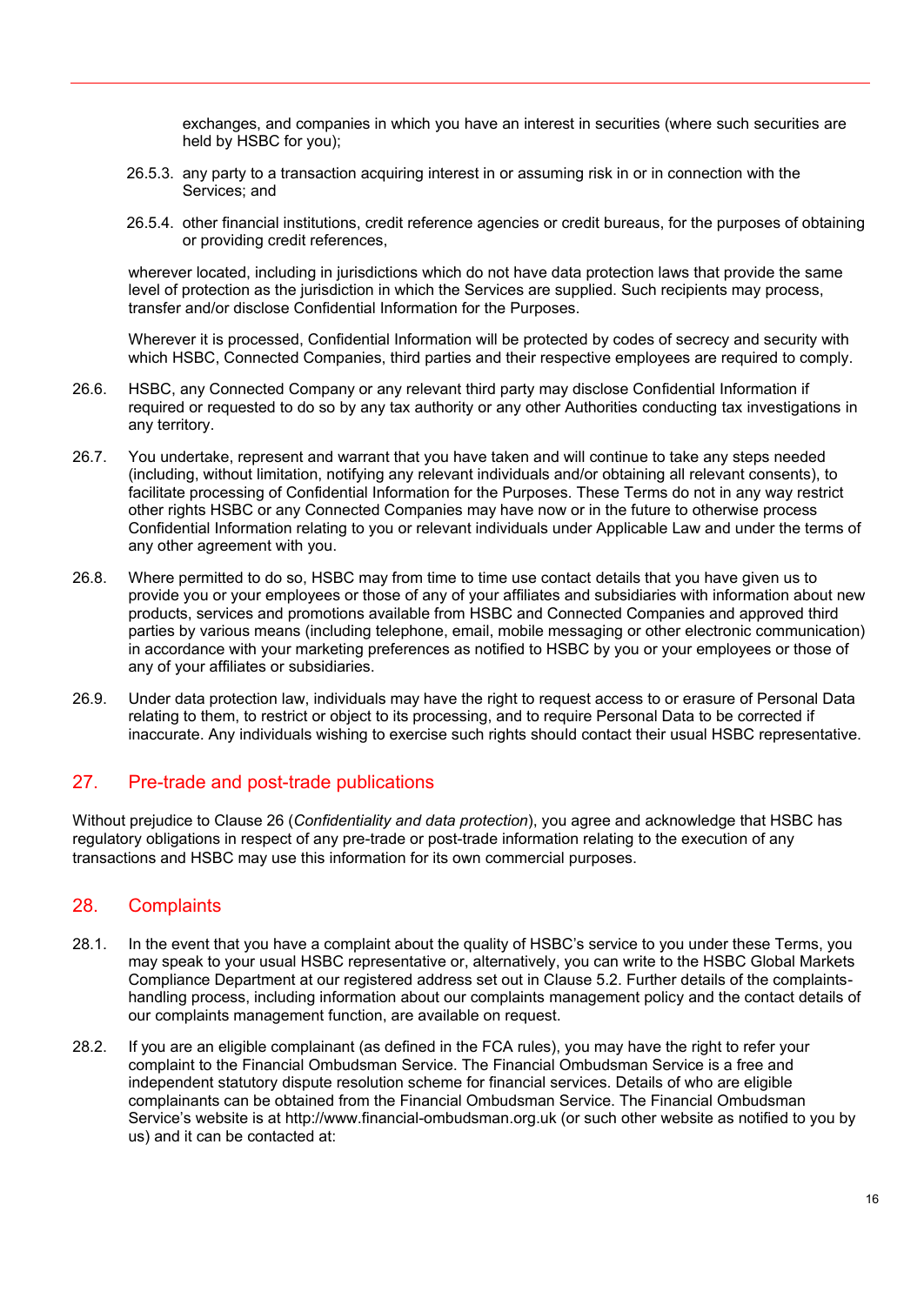The Financial Ombudsman Service Exchange Tower London E14 9SR Email: [complaint.info@financial-ombudsman.org.uk](mailto:complaint.info@financial-ombudsman.org.uk) Telephone: 0800 023 4567 or 0300 123 9123

#### 29. Compensation

- 29.1. Depending on the type of service that we provide to you, our activities in relation to them may be covered by a deposit or investment protection scheme, established by law, to provide compensation if a financial firm is unable to meet its liabilities to clients. This protection is only available to **certain types of clients** (for example, it is not available for financial institutions) and is subject to certain limits, which will be reviewed from time to time. For the most up-to-date amounts, or for further details of the relevant schemes, please contact us or the relevant scheme.
	- 29.1.1. Depositor compensation scheme:
		- (i) HSBC is a participant in the Financial Services Compensation Scheme (the "**FSCS**") in the United Kingdom. The FSCS depositor compensation scheme is available to eligible claimants. You can obtain further up-to-date information regarding the compensation provided by the FSCS (including the amounts covered and eligibility to claim) on request from HSBC or from the FSCS [\(www.fscs.org.uk\)](http://www.fscs.org.uk/).
		- (ii) Compensation for Structured Deposits held by HSBC as deposit taker is available for claims for eligible deposits (currently up to £85,000 as at May 2018). For further details on us acting as a deposit taker, please see our website address [http://www.gbm.hsbc.com/financial](http://www.gbm.hsbc.com/financial-regulation/market-structure/dgsd)[regulation/market-structure/dgsd](http://www.gbm.hsbc.com/financial-regulation/market-structure/dgsd) (or such other website as notified to you by us).
		- (iii) In relation to the activities of arranging and selling of Structured Deposits to investors, as of May 2018 these are not covered by the FSCS; however, as of the same date, the FCA is consulting on extending protection to such activities. As mentioned above, please contact the FSCS or HSBC for up-to-date information on eligible deposits and compensation provided by the scheme in respect of any service under these Terms.
	- 29.1.2. Investor compensation scheme:
		- (i) The FSCS also operates the United Kingdom investor compensation scheme, which can pay compensation in respect of protected "investment business" (the scope of "investment business" is similar to our dealing and arranging services in relation to the Designated Investments under these Terms (excluding Structured Deposits)) where there is an eligible claim.
		- (ii) If you have eligible claims under the FSCS's investor compensation scheme, such claims are subject to maximum limits on compensation, as published from time to time on the FSCS's website. The compensation limit for investment business as at May 2018 is set at 100% of £50,000 per client per authorised firm.
		- (iii) You can obtain further up-to-date information on request from HSBC or from the FSCS [\(www.fscs.org.uk\)](http://www.fscs.org.uk/) about the compensation provided by the FSCS (including the amounts covered and eligibility to claim).

#### 30. Acting as a general clearing member

- 30.1. Where we agree to act as a general clearing member for you, the terms upon which we agree to act will be set out in a separate written agreement between you and us. However, if we do provide such services to you we shall conduct a periodic assessment of your performance against the due diligence criteria listed below.
- 30.2. We shall conduct such assessments on an annual basis, provided that we may, at our discretion, conduct such assessments at a greater frequency than this where we consider it necessary or desirable.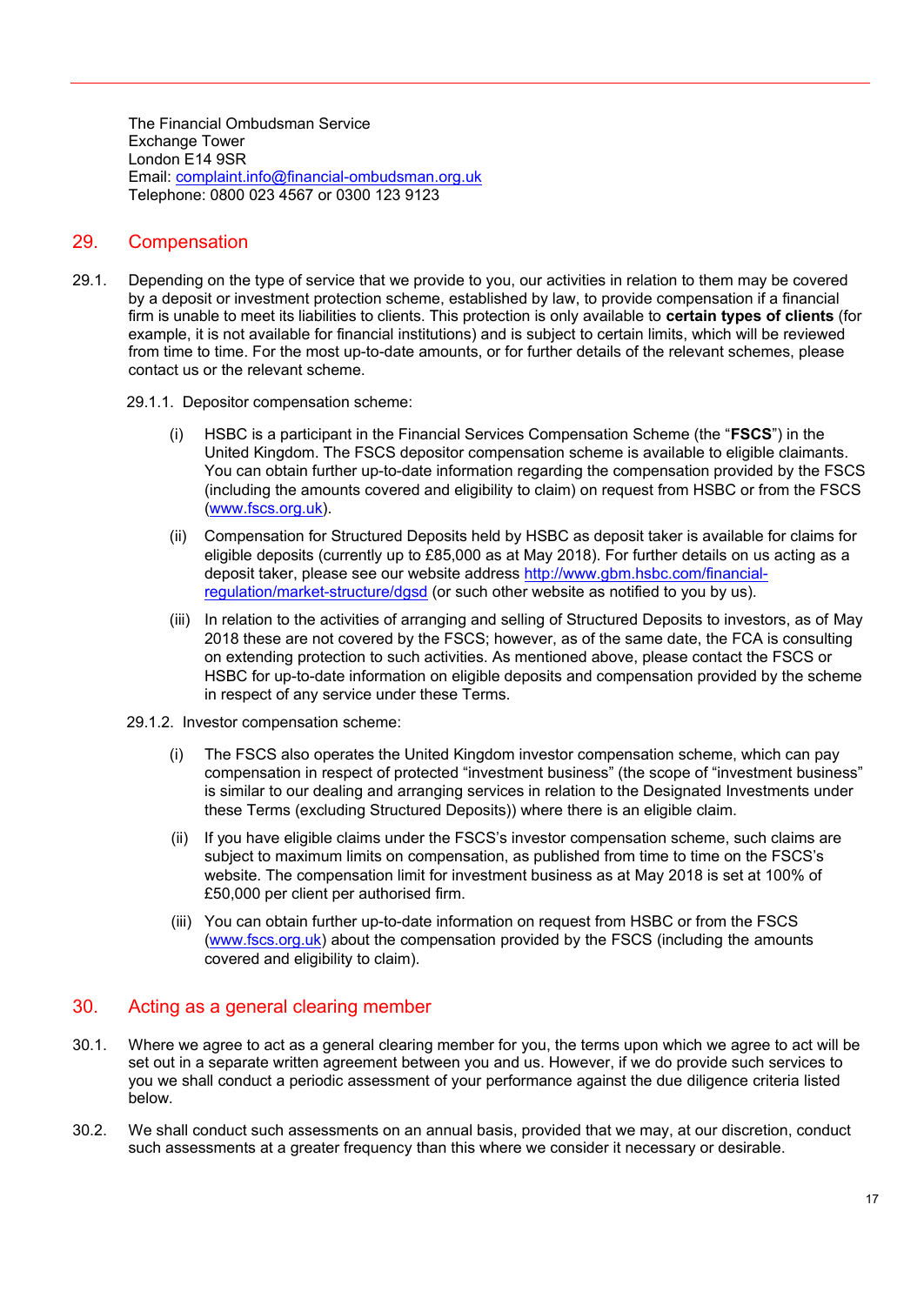- 30.3. Where you do not meet such criteria, we may take such action as we consider necessary, which may include, but is not limited to, limiting, suspending or ceasing the provision of, or refusing to provide, our clearing services.
- 30.4. Our assessment criteria are:
	- 30.4.1. credit strength, including any guarantees given;
	- 30.4.2. internal risk control systems;
	- 30.4.3. intended trading strategy;
	- 30.4.4. payment systems and arrangements that enable you to ensure a timely transfer of assets or cash as margin, as required by us in relation to the clearing services we provide;
	- 30.4.5. systems settings and access to information that helps you to respect any maximum trading limit agreed with us;
	- 30.4.6. any collateral provided to us by you;
	- 30.4.7. operational resources, including technological interfaces and connectivity; and
	- 30.4.8. any involvement of you in a breach of the rules ensuring the integrity of the financial markets, including involvement in market abuse, financial crime or money laundering activities.

#### 31. Know your client ("KYC") requirements

- 31.1. Our dealings with you will be covered by certain Applicable Laws relating to client identification and money laundering which may require us to seek further evidence and confirmation of your identity and the business that you propose to undertake with us. In addition, where you act as an agent on behalf of one or more other persons, we may seek confirmation and/or evidence that appropriate evidence of the identity of such underlying clients has been obtained and recorded under procedures maintained by you.
- 31.2. If satisfactory evidence of your identity and/or the identity of any underlying client has not been obtained within a reasonable period, we reserve the right not to accept or process any Order or transaction in any Designated Investment, Structured Deposit or Other Financial Product or Service or otherwise to cease to deal with you under these Terms.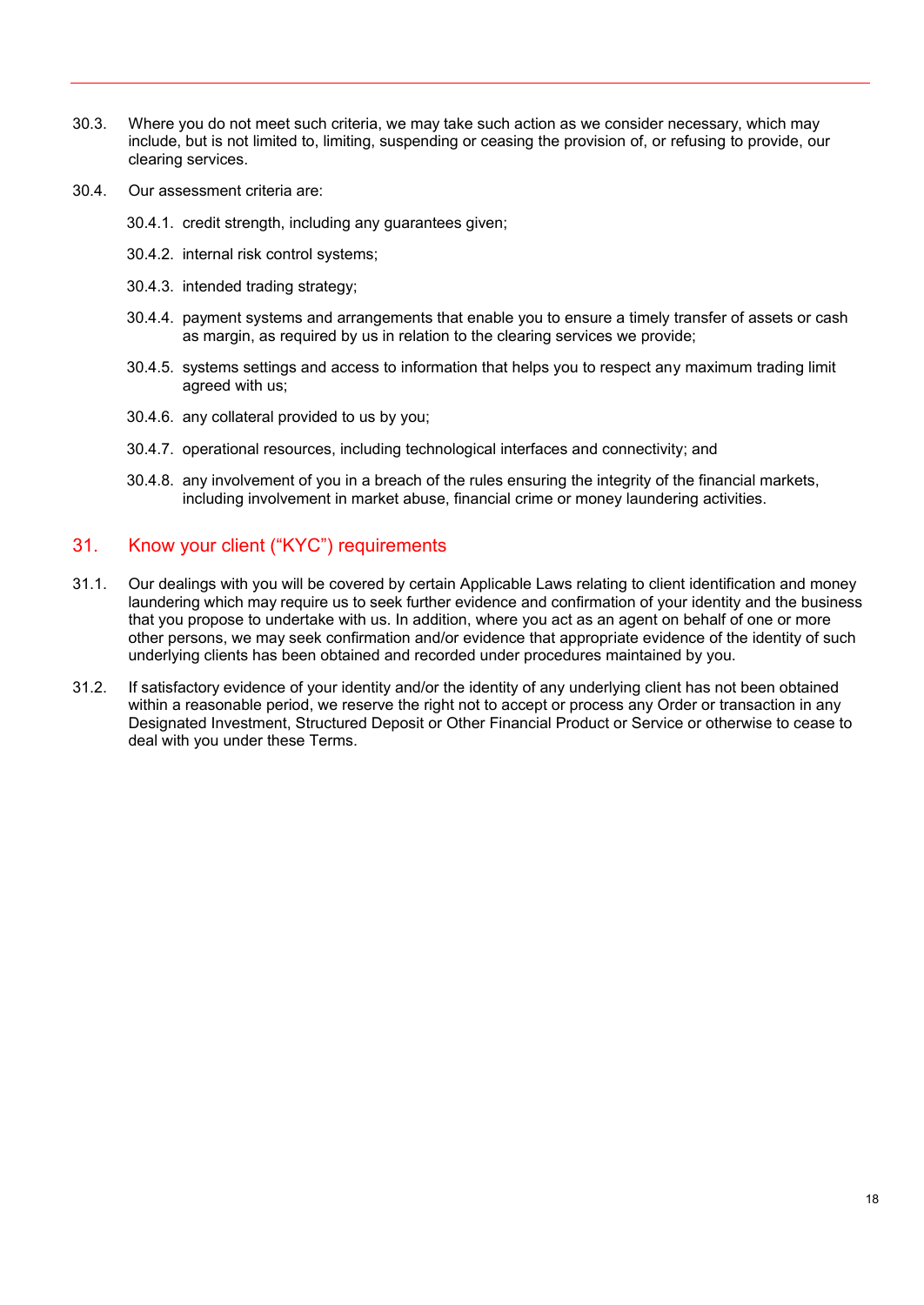### <span id="page-19-0"></span>Part 4 – General provisions

#### 32. Termination

- 32.1. Unless required by the rules of the FCA and/or the PRA, these Terms may be terminated by either Party by giving written notice to the other Party, such termination to be effective, unless otherwise specified in the notice, on receipt by the other Party of such notice, subject to outstanding transactions being settled and any charges or any other fees, expenses or amounts whatsoever accruing to HSBC (including any additional expenses incurred in connection with such termination) being paid, and provided that such termination shall not affect:
	- 32.1.1. any warranties or indemnities made by you under these Terms, each of which shall survive such termination; or
	- 32.1.2. any other legal rights or obligations which have arisen prior to or upon termination.
- 32.2. Upon terminating these Terms, all amounts payable by you to HSBC to and including the date of termination shall become immediately due and payable. These shall include (without limitation):
	- 32.2.1. all outstanding fees, charges and commissions;
	- 32.2.2. any dealing expenses incurred by terminating these Terms;
	- 32.2.3. any losses and expenses realised in closing out any transactions or settling or concluding outstanding obligations incurred by HSBC with you and/or on your behalf; and
	- 32.2.4. any other amounts which are due and payable by you but which are unpaid.
- 32.3. Termination shall not affect the outstanding rights and obligations and transactions which shall continue to be governed by these Terms and the particular terms agreed between HSBC and you in relation to such transactions until all obligations have been fully performed. In particular, termination shall not affect Clause 23 (*Recording and monitoring of communications*), 26 (*Confidentiality and data protection*), 33 *(HSBC's recovery of liabilities, losses and costs*), 35 (*Joint and several liability*), 44 (*Rights of third parties*) or 46 (*Governing law and jurisdiction*).

#### 33. HSBC's recovery of liabilities, losses and costs

- 33.1. Subject to Clause 4.3, any indebtedness or liability incurred by you to HSBC shall, in the absence of express written consent by HSBC to the contrary, be due and payable on demand.
- 33.2. All payments due to us under these Terms shall be made free from, and without, set-off, withholding, counterclaim or deduction.
- 33.3. At any time after the termination of these Terms, or after HSBC has determined, in its sole discretion, that you have not performed (or after HSBC has reasonably determined that you may not be able or willing in the future to perform) any of your obligations to HSBC, HSBC may, without notice:
	- 33.3.1. treat any transaction in Designated Investments and/or Other Financial Products that is then outstanding as having been cancelled and terminated;
	- 33.3.2. sell any of your Designated Investments and/or Other Financial Products to realise sufficient funds to cover any outstanding amount; and/or
	- 33.3.3. close out, replace or reverse any such transaction, enter into any other transaction or take, or refrain from taking, such other action at such times and in such manner as HSBC considers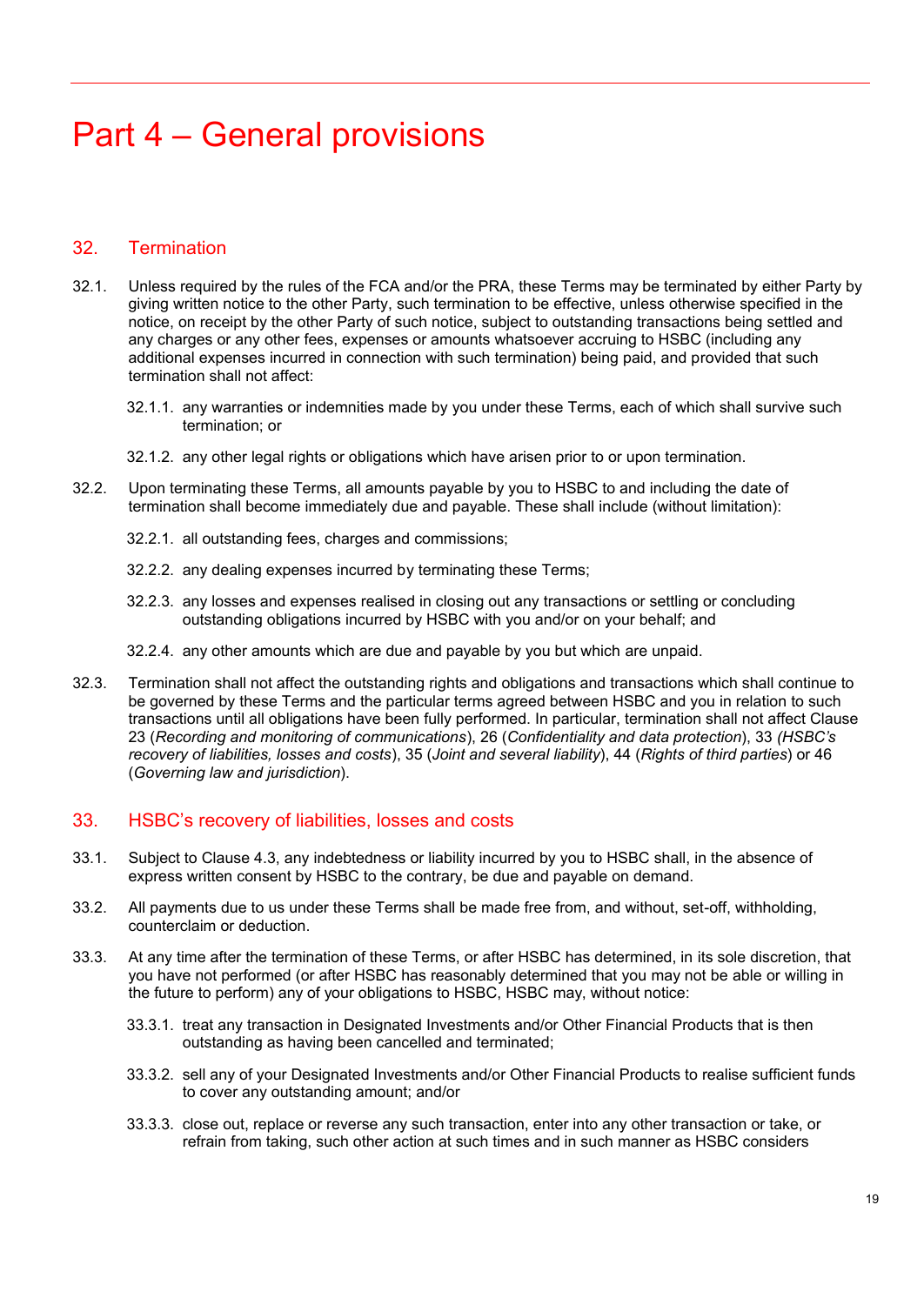necessary or appropriate to cover, reduce or eliminate any loss or liability under or in respect of any contracts, positions or commitments.

- 33.4. Subject to Applicable Law, we may set-off any amounts due from you under any Designated Investment, Structured Deposit and/or Other Financial Product or otherwise related to these Terms against any amounts owed by us to you, whether or not such obligations are arising under these Terms, present or contingent and irrespective of the currency of such obligation. If the obligations are in different currencies, we may convert either obligation at its then prevailing selling spot rate of exchange.
- 33.5. Without prejudice and in addition to any general lien, right of set-off or other similar rights which HSBC may be entitled to exercise over any of your Designated Investments, Other Financial Products, monies or other property, your Designated Investments, Other Financial Products, monies or other property shall be subject to a general lien in HSBC's favour, insofar as there remain any outstanding amounts due from you to HSBC in relation to liabilities arising under these Terms.
- 33.6. If you default in paying any amount by the Settlement Date, HSBC shall be entitled (but only so far as consistent with the rules of the FCA) on such date to pay to the credit of, or as the case may be, debit to any account or accounts of yours with HSBC or any Connected Company the amount in question, together with any applicable interest (determined under Clause 18.7) and with or without the application of set-off in Clause 33.4, in the appropriate currency or, at HSBC's option, the equivalent thereof (at current market rates as determined by HSBC at its sole discretion) in any other currency or currencies in which any balance on such account or accounts may then be denominated.
- 33.7. In addition to HSBC's rights in Clause 33.6, HSBC shall have the right (but only so far as consistent with the rules of the FCA) at any time without notice to set off and/or combine and/or consolidate all or any of your accounts maintained with HSBC or any Connected Company in such manner as HSBC may determine.
- 33.8. You shall on demand indemnify and keep indemnified HSBC and any Connected Company against any cost, tax, expense, damage, loss or liability whatsoever which may be suffered or incurred by HSBC or any Connected Company as a result of any transaction in Designated Investments and/or Other Financial Products, action or step taken by HSBC under these Terms (including the costs of enforcing the same) unless, and then only to the extent that, such cost, tax, expense, damage, loss or liability is caused by the proven negligence or wilful default of HSBC or such Connected Company in the provision of such services, provided that nothing in these Terms shall exclude or restrict:
	- 33.8.1. any obligation that it has under the FCA rules and/or PRA rules in relation to you; and
	- 33.8.2. any liability which it may incur under the rules of the FCA, PRA or the Financial Services and Markets Act 2000, or any amendment thereof, in respect of a breach of any such obligation.
- 33.9. You acknowledge that HSBC may enter into transactions on your behalf on your instructions and that you may incur obligations as an underwriter or sub-underwriter to the transaction and that you will indemnify HSBC against any and all claims which may arise as a result of you not meeting those obligations.

#### 34. HSBC's limitation of liability

- 34.1. Nothing in these Terms will exclude or limit any duty or liability that we may have to you under the FCA or the PRA rules or other regulatory requirements; or that Applicable Law does not allow to be excluded or limited.
- 34.2. None of HSBC, its Connected Companies or their directors, officers, employees or agents accepts any liability for any loss, costs, taxes or expenses suffered or incurred by you as a result of, or in connection with, the provision of Services hereunder by us unless, and then only to the extent that, such loss, costs, taxes or expenses are incurred directly by you and are caused by proven negligence, fraud or wilful default on the part of HSBC, its Connected Companies or their directors, officers, employees or agents in the provision of such Services.
- 34.3. Where HSBC fails to take any action which in our opinion would breach a regulatory requirement or market practice, HSBC will not be liable to you.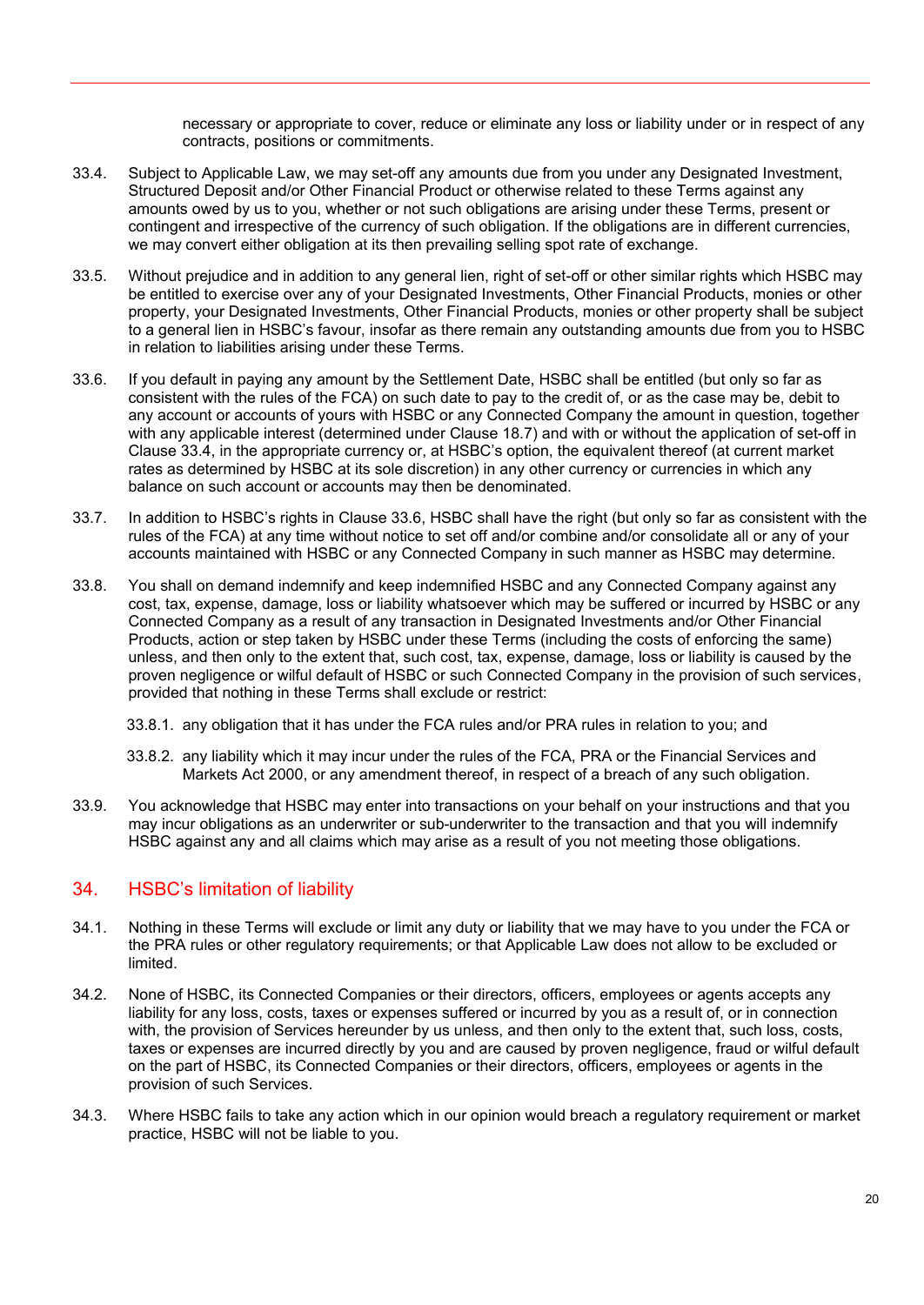- 34.4. In respect of any losses arising from any cause beyond our reasonable control and the effect of which is beyond our control to avoid or, any losses that we could not reasonably foresee when provided an instruction which we act upon, HSBC will not be liable to you.
- 34.5. In respect of any loss or damage to the extent that such loss or damage is indirect, consequential or special, HSBC will not be liable to you. This means that we will not be liable for various types of losses, including loss of: business; goodwill; opportunity; anticipated saving; or profit.
- 34.6. Save to the extent required by applicable rules and legislation, including insofar as applicable the rules of the FCA and/or PRA, neither HSBC nor any Connected Company owes any duty to disclose to you, or to use for your benefit, any fact, matter, information or thing which comes to its notice, or the notice of any Connected Company, in the course of rendering similar services to others or otherwise.

#### 35. Joint and several liability

If two or more persons are joint parties to these Terms as clients of HSBC, the liability and obligations of such persons in relation to any transaction in Designated Investments, Structured Deposits and/or Other Financial Products executed with or on their behalf by HSBC shall be joint and several. Any communication that shall be given to one of such persons shall be deemed to have been given to all such persons. If an event described in Clause 40 (*Circumstances outside of HSBC's control*) shall be deemed to have occurred in respect of any one of such persons, HSBC may exercise its rights as set out in Clause 40 (*Circumstances outside of HSBC's control*) without being required to give notice of such event to any of the other person(s). HSBC shall be entitled to accept instructions and give receipts and for all purposes deal with any one of such persons as agent to and for all of them. References in these Terms to "**you**" shall be deemed to be to any one of or all such persons as the context may require.

#### 36. Variation

HSBC may at any time vary or qualify any one or more of these Terms by written notice to you. Such revised terms will become effective on the date specified in the notice.

#### 37. Transfer and assignment

- 37.1. General:
	- 37.1.1. You may not transfer or assign any of your rights or obligations under these Terms without the prior written consent of HSBC.
	- 37.1.2. Subject to Clause 37.2.1, HSBC may not transfer or assign any of its rights or obligations under these Terms without your prior written consent.
- 37.2. Transfer within the HSBC Group:
	- 37.2.1. HSBC may, at any time, transfer all or any part of its rights and/or obligations under these Terms to a third party in the same group as HSBC (each, a "Transferee") if it has given you reasonable notice of the transfer (unless it is impracticable to give you such notice).
	- 37.2.2. Upon the effective date of the transfer as set out in the notice (or otherwise where it was impracticable to give you such notice):
		- (i) the rights and/or obligations of you and HSBC shall be transferred to the Transferee and you and HSBC will be released from further obligations to each other; and
		- (ii) you and the Transferee will simultaneously acquire the same rights and assume the same obligations between yourselves as would have been acquired and assumed had the Transferee been an original party hereto instead of HSBC.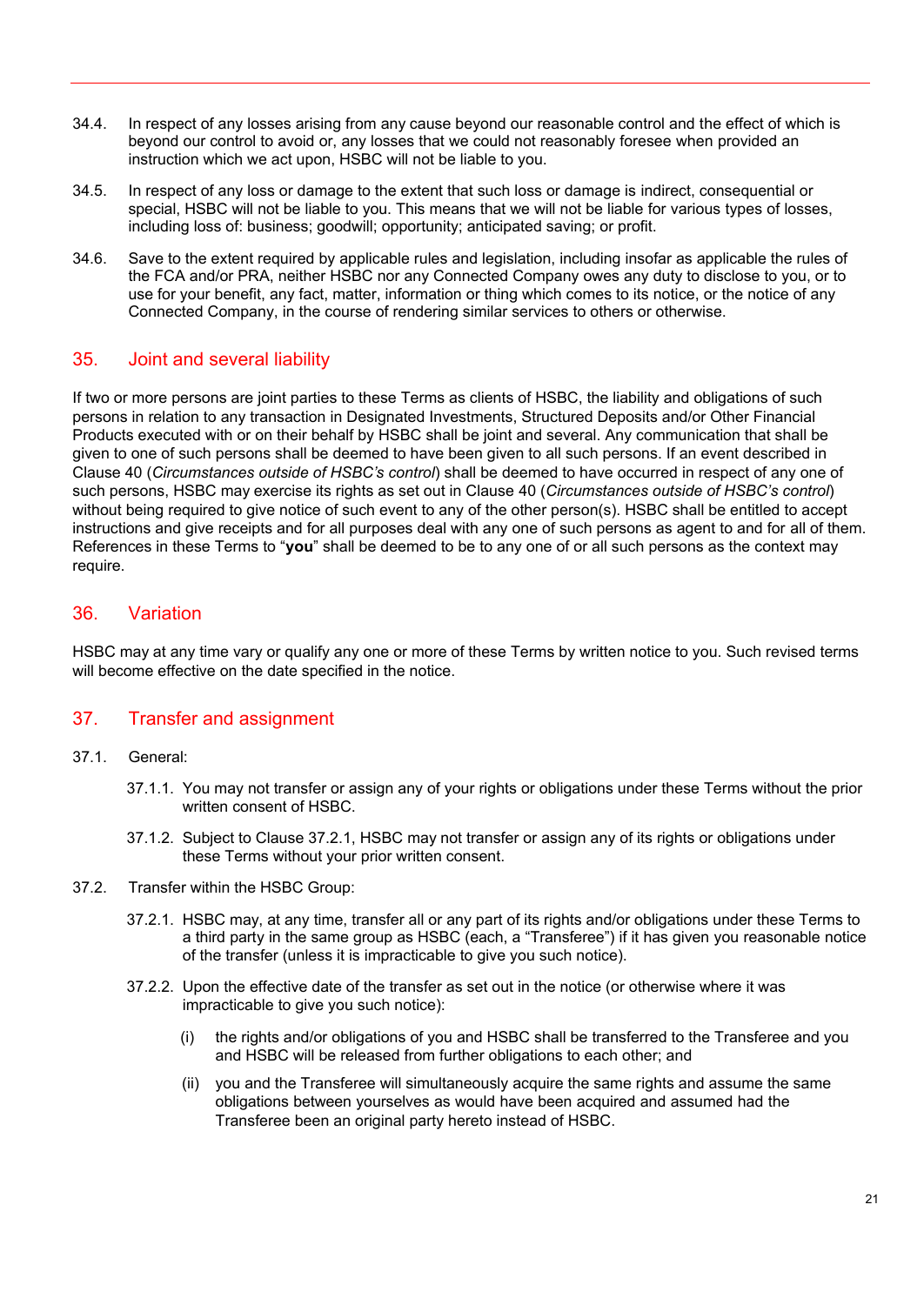#### 38. Contacting us

- 38.1. Communications in relation to these Terms and the Services under it shall be in English.
- 38.2. Subject to Clause 38.3, you may generally communicate with us as through your usual HSBC representative as follows:
	- 38.2.1. by post, personal delivery or in person at our registered office set out in Clause 5.2;
	- 38.2.2. by telephone; and
	- 38.2.3. where we agree, by email.
- 38.3. Where you are obliged to communicate in writing under these Terms, you shall do so:
	- 38.3.1. by post or personal delivery to our registered office set out in Clause 5.2; or
	- 38.3.2. where we agree, by sending an email to an email address that we will provide you for the purpose from time to time.

#### 38.4. Proving delivery:

In either Party proving service or delivery of the relevant communication, it shall be sufficient to prove that it was correctly addressed and was posted or, where it was delivered otherwise than by post, that it was delivered to the correct address or, where it was sent by electronic means, that it was transmitted to the correct number or email address as last notified by the relevant Party.

#### 39. Provision of information

These Terms are drafted on the basis that you are not a "consumer" as defined in the E-Commerce Directive 2000/31/EC as may be amended from time to time (the "**E-Commerce Directive**") as implemented in UK law (i.e. you are not an individual or, if you are, you are dealing in the course of your trade, business or profession). As a nonconsumer, you hereby agree to the fullest extent permissible under the E-Commerce Directive that we shall not be required to make any disclosures or comply with any requirements which would otherwise be required by the E-Commerce Directive.

#### 40. Circumstances outside of HSBC's control

- 40.1. HSBC shall not be in breach of these Terms if there is, and shall not be liable or have responsibility of any kind for any loss or damage incurred by you as a result of, any total or partial failure, interruption or delay in performance of its duties and obligations occasioned by circumstances outside of HSBC's control.
- 40.2. Such circumstances may include, but are not limited to, any act of God, fire, act of government, state, governmental or supranational body or authority or any investment exchange and/or clearing house, war, civil commotion, terrorism, failure of any computer dealing system, interruptions of power supplies, labour disputes of whatever nature or any other reason (whether or not similar in kind to any of the above) beyond HSBC's control.
- 40.3. Should an event described in Clauses 40.1 and 40.2 occur, HSBC shall have the right to terminate and close out any transaction affected by such event and entered into under these Terms.

#### 41. Screening

41.1. In order for HSBC to meet its Relevant Requirements, HSBC and Connected Companies may take any necessary action, including, without limitation, intercepting and/or investigating transactions on your accounts with HSBC (particularly those involving the international transfer of funds) including the source of or intended recipient of funds paid into or out of your accounts.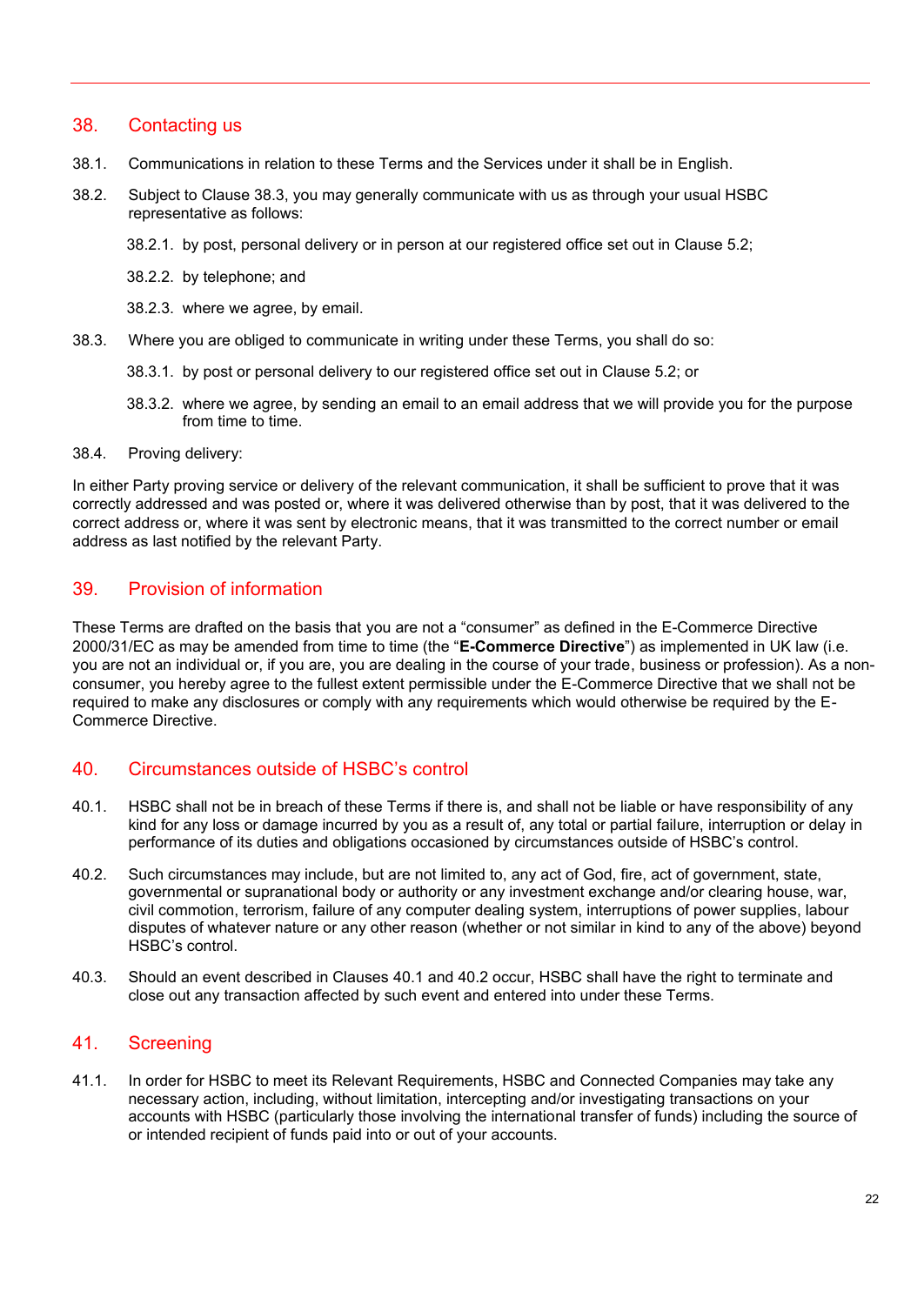- 41.2. Exceptionally, the action described in Clause 41.1 may delay or prevent the carrying out of your instructions, the settlement of transactions over your accounts or HSBC's performance of its obligations under these Terms.
- 41.3. Where reasonably practicable (and consistent with Applicable Law), HSBC will advise you of the reasons for, and likely length of, any delay described in Clause 34.2.
- 41.4. Without prejudice to Clause 34 (*HSBC's limitation of liability*), neither HSBC nor any Connected Company shall have any liability (whether direct, indirect or consequential and including, without limitation, loss of profit or interest) caused in whole or in part by any actions which are taken by HSBC or any Connected Companies to comply with the Relevant Requirements (including, without limitation, those actions referred to in this Clause 41 (*Screening*)).

#### 42. Illegality

If any provision or term of these Terms or any part thereof shall become or be declared illegal, invalid or unenforceable for any reason whatsoever, such term, provision or part shall be divisible from these Terms and shall be deemed to be deleted from these Terms.

#### 43. No waiver

Our failure or delay in exercising any right, power or privilege in respect of these Terms will not be presumed to operate as a waiver, and a single or partial exercise of any right, power or privilege will not be presumed to preclude any subsequent or further exercise of that right, power or privilege or exercise of any other right, power or privilege.

#### 44. Rights of third parties

- 44.1. HSBC or any Connected Company may enforce the terms of, without limitation, Clause 33 (*HSBC's recovery of liabilities, losses and costs*), and the right of HSBC to vary any of these Terms in accordance with the provisions of the Contracts (Rights of Third Parties) Act 1999.
- 44.2. Except as provided in Clause 44.1, a person who is not a Party to these Terms has no right under the Contracts (Rights of Third Parties) Act 1999 to enforce any one of these Terms but this does not affect any right or remedy of a third party which exists or is available apart from that Act.
- 44.3. The rights of the Parties to these Terms to rescind or vary these Terms are not subject to the consent of any other person.

#### 45. Rights and remedies

The rights and remedies herein are cumulative and not exclusive of any rights or remedies provided by law.

#### 46. Governing law and jurisdiction

- 46.1. These Terms and any non-contractual obligations arising out of or in connection with it, are governed by English law and both parties submit to the non-exclusive jurisdiction of the English courts.
- 46.2. You irrevocably waive to the fullest extent permitted by Applicable Law, with respect to yourself and your revenue and assets (irrespective of their use or intended use), all immunity on the grounds of sovereignty or other similar grounds from (i) suit, (ii) jurisdiction of any courts, (iii) relief by way of injunction, order for specific performance or for recovery of property, (iv) attachment of assets (whether before or after judgment) and (v) execution or enforcement of any judgment to which you or your revenues or assets might otherwise be entitled in any legal proceedings in the courts of any jurisdiction ("**Proceedings**") and irrevocably agree that you will not claim any immunity in any Proceedings. You consent generally in respect of any Proceedings to the giving of any relief or the issue of any process in connection with such Proceedings, including, without limitation, the making, enforcement or execution against any property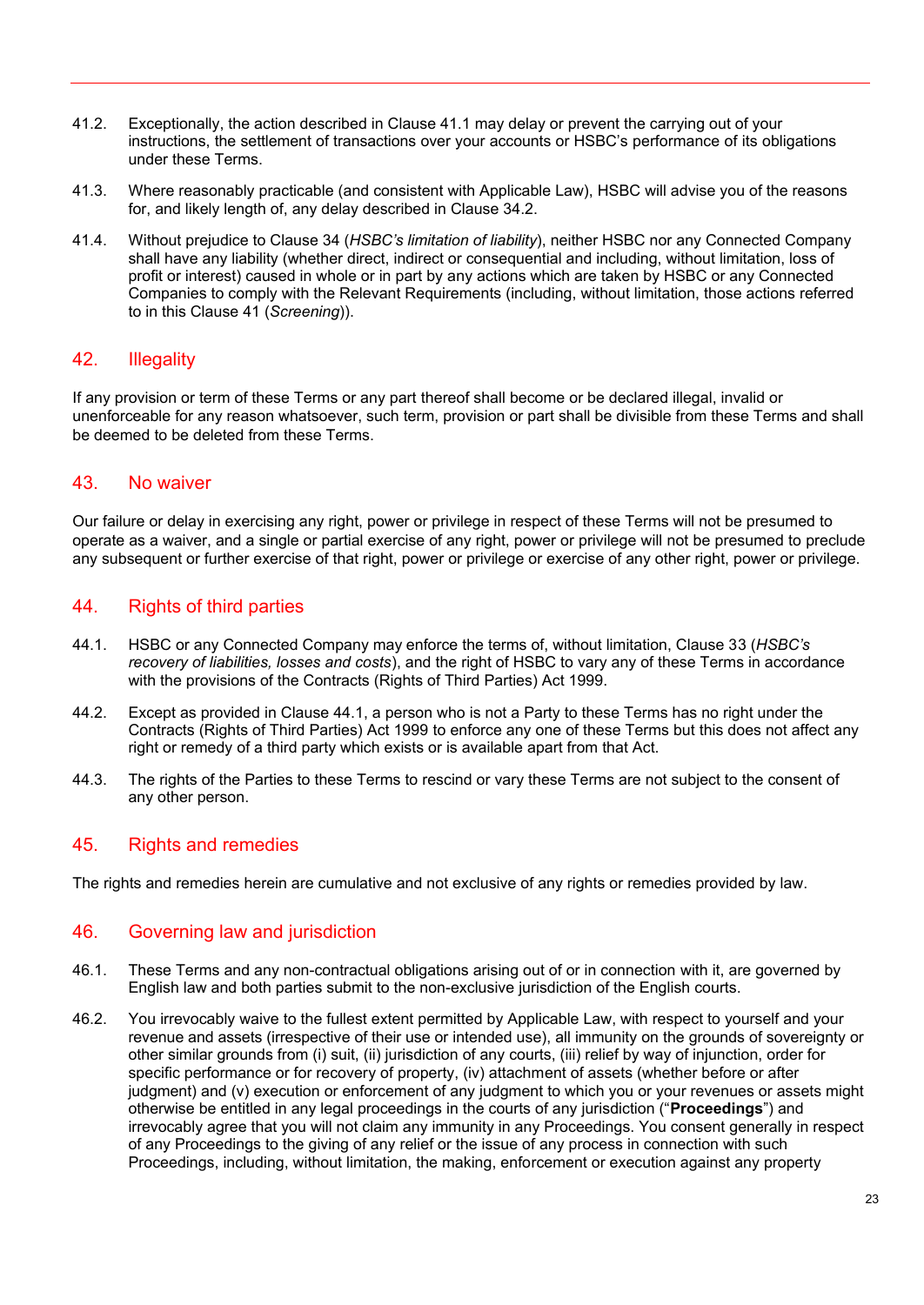whatsoever (irrespective of its use or intended use) of any order or judgment which may be made or given in such Proceedings.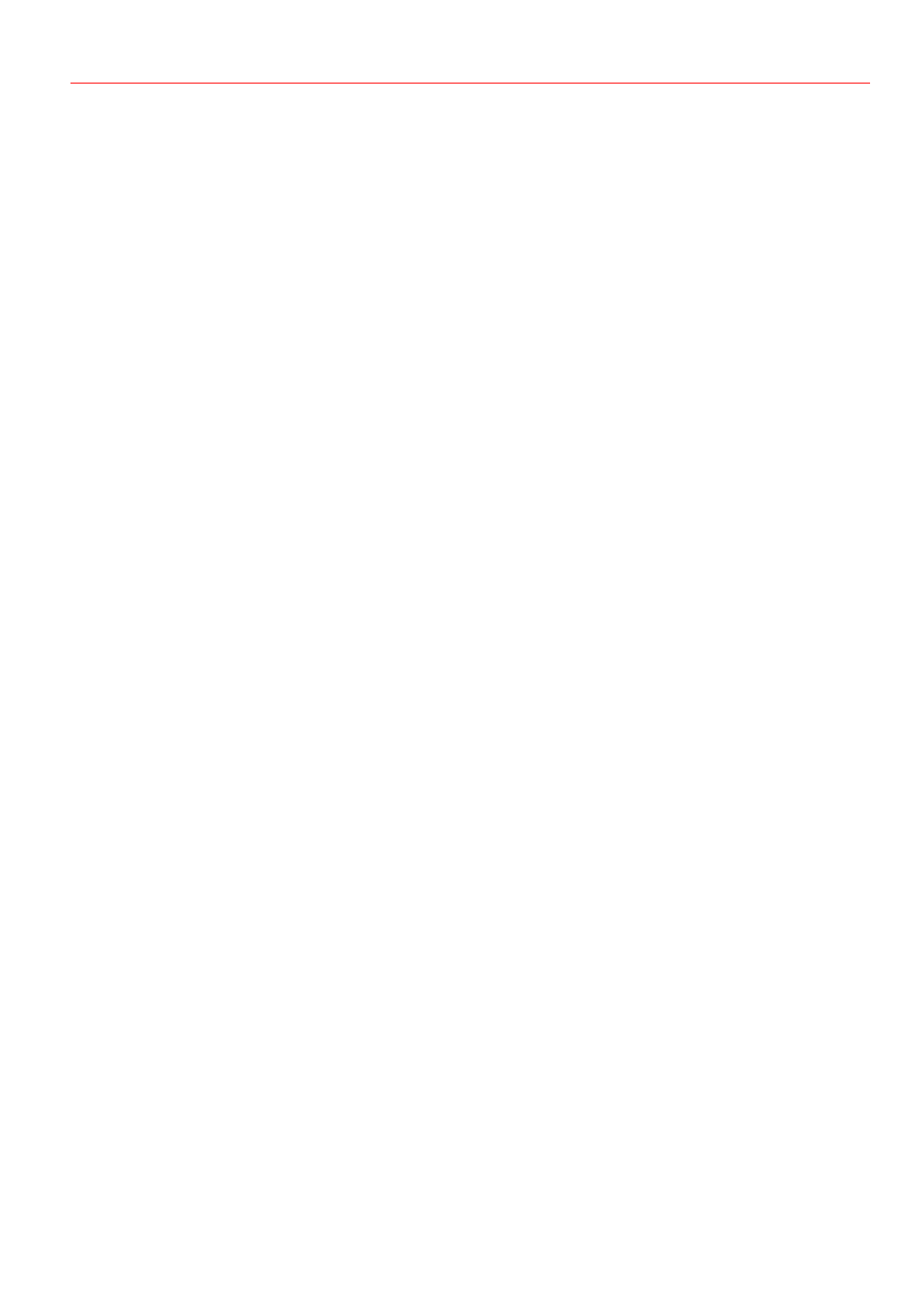### <span id="page-26-0"></span>Schedule 1

#### **Definitions**

In these Terms, the following words and expressions shall, unless the context otherwise requires, bear the following meanings given to them:

"**Applicable Law**" means (i) all applicable laws; (ii) all applicable regulations and requirements imposed by any competent regulatory, prosecuting, tax or Governmental Authority in any jurisdiction, domestic or foreign (including, without limitation, the FCA rules), or imposed by or arising under the constitution, rules, regulations, bylaws, customs, usages and interpretations of any exchange, trading system, trading venue or organised market on which purchasers and sellers of securities or other investment instruments are brought together, and any clearing house, settlement exchange or other service provided to facilitate clearing and settlement; and (iii) any agreement entered into with, or between, any competent regulatory, prosecuting, tax or Governmental Authority in any jurisdiction, domestic or foreign;

"**Authorities**" means any competent regulatory, prosecuting, tax or Governmental Authority in any jurisdiction, domestic or foreign;

"**Best Execution**" has the meaning given to it in Clause 21.2;

"**Best Execution Policy**" means our policy and related arrangements on Best Execution in respect of our Global Markets activities, which explains how we will execute orders for you;

"**Client Money Distribution and Transfer Rules**" means the FCA rules which set out the rights of clients for whom a firm holds money under the Client Money Rules in the event that that firm fails;

**"Client Money Rules"** means the rules of the FCA which set out the obligations of a firm when it holds money as a trustee on behalf of a client in connection with the firm's regulated business;

**"Competent Authority"** has the meaning given to it in the FCA rules;

**"Compliance Activity"** means any activity performed by a Connected Company considered to be appropriate, acting reasonably, to meet Compliance Obligations relating to or in connection with the detection, investigation and prevention of Financial Crime, international and national guidance, relevant HSBC procedures and/or the direction of any public, regulatory or industry body relevant to any member of HSBC Group;

**"Compliance Obligation"** means obligations of a Connected Company to comply with: (a) any applicable local or foreign statute, law, regulation, ordinance, rule, judgment, decree, voluntary code, directive, sanctions regime, court order or international guidance and HSBC's mandatory policies or procedures, (b) any demand from Authorities or reporting, regulatory trade reporting, disclosure or other obligations under law or (c) any Applicable Laws or internal policies requiring HSBC to verify the identity of its customers;

**"Confidential Information"** has the meaning given to it in Clause 26;

**"Conflicts of Interest Policy"** has the meaning given to it in Clause 22.3;

**"Connected Company"** means HSBC Holdings plc and, from time to time, any subsidiary thereof (as defined in section 1159 of the Companies Act 2006) or affiliated company thereof (as defined in the FCA rules) and (otherwise than in Clauses 33 (HSBC's recovery of liabilities, losses and costs) and 34 (HSBC's limitation of liability)) (a) agents of any such person and (b) direct or indirect third party service providers of any of the foregoing persons;

**"Costs and Charges"** means the sums payable to HSBC in respect of fees, commissions, expenses and charges pursuant to these Terms;

**"CRD Credit Institution"** has the meaning given to it under the FCA rules;

**"CREST"** means the computerised settlement system operated by CRESTCo;

**"CRESTCo"** means CRESTCo Limited;

**"Designated Investment"** has the meaning given to it in the FCA rules;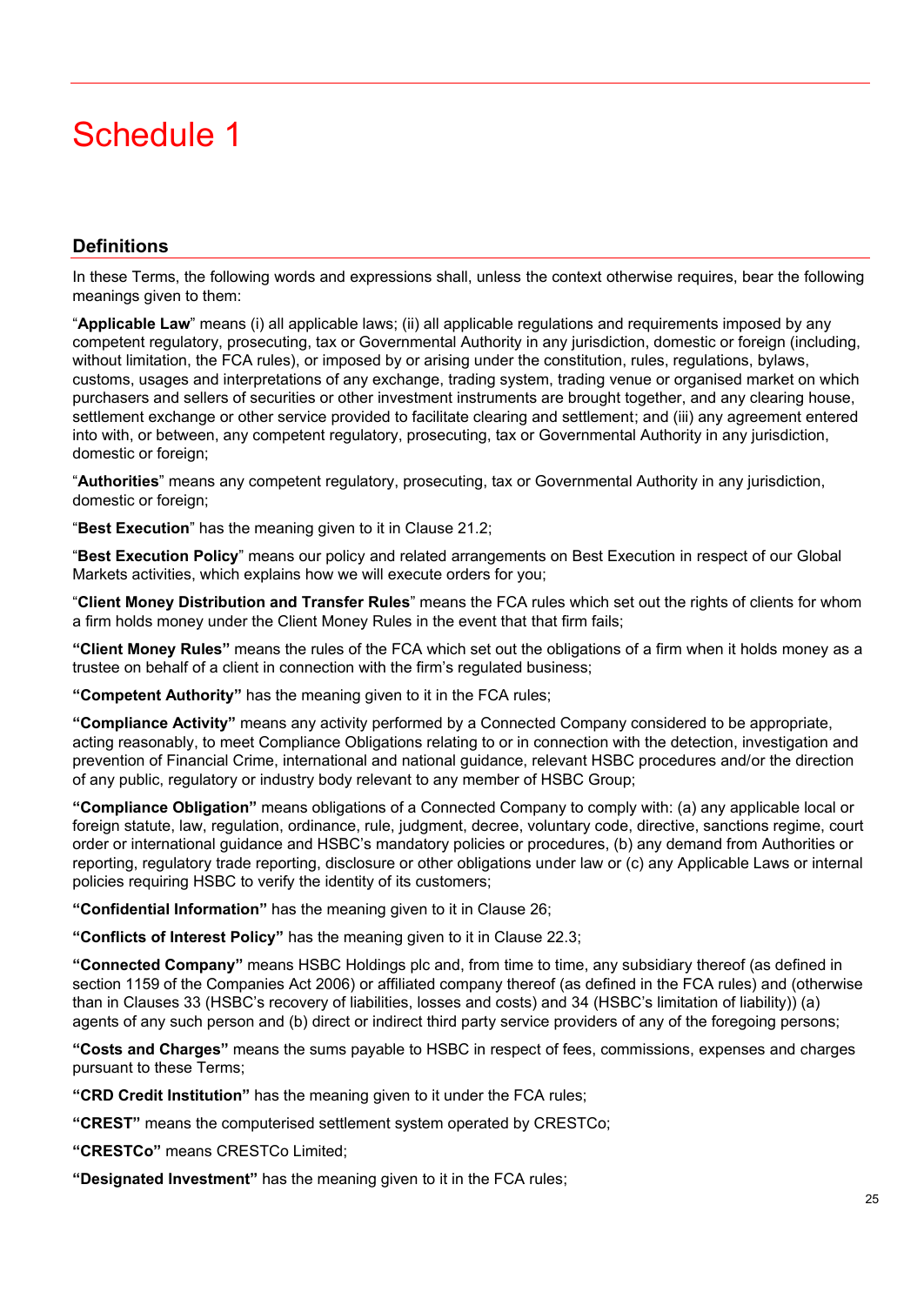**"Designated Investment Services"** means the Services related to Designated Investments;

**"Eligible Counterparty"** has the meaning given to it in the FCA rules;

**"FCA"** means the United Kingdom Financial Conduct Authority, or any successor regulator, which may regulate the provision of HSBC's services under these Terms;

**"FCA rules"** or **"rules of the FCA"** means the rules, regulations and procedures of the FCA in force from time to time;

**"Fiduciary Duty"** means any duty where a financial institution holds, manages, oversees or has responsibilities for assets for a third party that involves a legal and/or regulatory duty to act with the highest standard of care and with utmost good faith. A fiduciary must make decisions and act in the best interests of the third parties and must place the wants and needs of the third party first, above the needs of the fiduciary;

**"Financial Crime"** means money laundering, terrorist financing, bribery, corruption, tax evasion, fraud, evasion of economic or trade sanctions, and/or violations, or attempts to circumvent or violate any laws or regulations relating to these matters;

**"Financial Instrument"** has the meaning given to it in the FCA rules;

**"FSCS"** has the meaning given to it in Clause 29.1.1(i);

**"Global Markets"** means HSBC's Global Markets business;

**"Governmental Authority"** means the government of any jurisdiction, or any political subdivision thereof, whether provincial, state or local, and any department, ministry, agency, instrumentality, authority, body, court, central bank or other entity lawfully exercising executive, legislative, judicial, taxing, regulatory or administrative powers or functions of or pertaining to government;

**"HSBC"** has the meaning given to it in Clause 1.5.1;

**"HSBC Group"** means HSBC Holdings plc, its subsidiaries, related bodies corporate, associated entities and undertakings and any of their branches;

**"Infrastructure Provider"** means any third party providing shared market infrastructure necessary for a party to perform its obligations under these Terms including any communications, clearing, settlement or payment system, or intermediary or correspondent bank;

**"Investment Advice"** has the meaning given to "personal recommendation" in the FCA rules;

**"MTF"** means a multilateral trading facility, which shall have the meaning given to it in the FCA rules;

**"Non-complex Investments"** means non-complex investments that are described under the FCA rules;

**"OFAC"** means the Office of Foreign Assets Control of the US Department of the Treasury;

**"Order"** means any order, request for quote, direction or instruction from you or any person who is, or is believed in good faith to be, a person designated or authorised by you to give instructions in relation to these Terms. Best Execution will not necessarily apply to the Order (as set out further under Clause 21);

**"OTF"** means an organised trading facility, which shall have the meaning given to it in the FCA rules;

**"Other Financial Products"** has the meaning given to it in Clause 1.3;

**"Party"** has the meaning given to it in Clause 1.5.3;

**"Person"** means an individual, firm, company, corporation, government, state or agency of a state or any association, trust, joint venture, consortium or partnership;

**"PRA"** means the United Kingdom Prudential Regulation Authority or any successor regulator which may regulate the provision of HSBC's services under these Terms;

**"PRA rules"** or **"rules of the PRA"** means the rules, regulations and procedures of the PRA in force from time to time;

**"Proceedings"** has the meaning given to it in Clause 46.2;

**"Professional Client"** has the meaning given to it in the FCA rules;